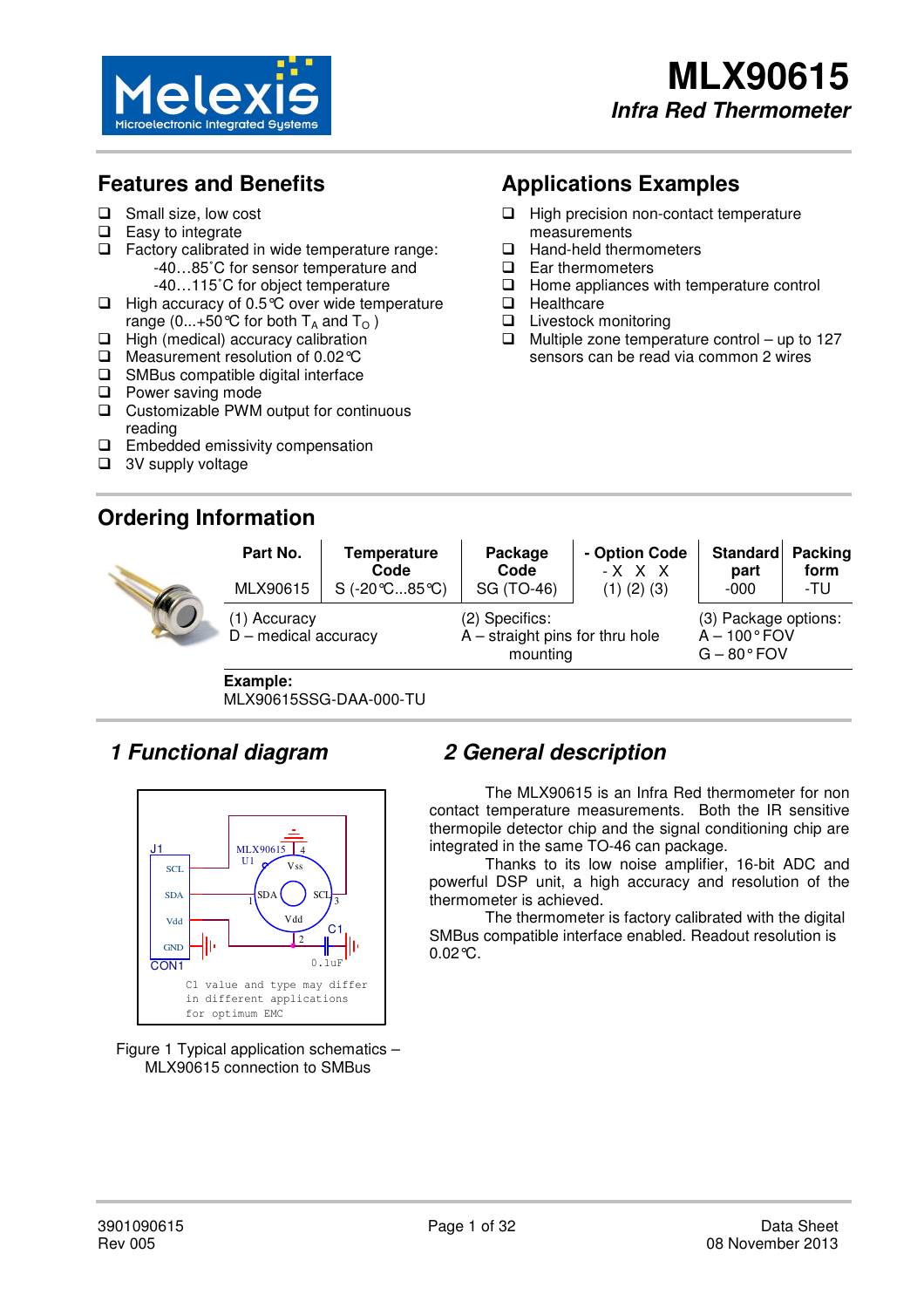

# **General description (continued)**

The MLX90615 is built from 2 chips, the Infra Red thermopile detector and the signal conditioning chip MLX90325, specially designed by Melexis to process the output of IR sensor. The device is available in an industry standard TO-46 package.

Thanks to the low noise amplifier, high resolution 16-bit ADC and powerful DSP unit of the MLX90325, Melexis is able to deliver a high accuracy and high resolution infrared thermometer. The calculated object and ambient temperatures are available in the RAM memory of the MLX90325 with a resolution of 0.02˚C. The values are accessible by 2 wire serial SMBus compatible protocol with a resolution of 0.02°C or via a 10-bit PWM (Pulse Width Modulated) signal from the device.

The MLX90615 is factory calibrated in standard temperature ranges from: -40...85˚C for the ambient temperature and from -40...115˚C for the object temperature.

As a standard, the MLX90615 is delivered with a programmed object emissivity of 1. It can be easily customized by the customer for any other emissivity in the range 0.1...1.0 without the need of recalibration with a black body.

The MLX90615 can be battery powered.

An optical filter (5.5µm …14µm long-wave pass) that cuts off the visible and near infra-red radiant flux is integrated in the package to make the sensor insensitive to visible light.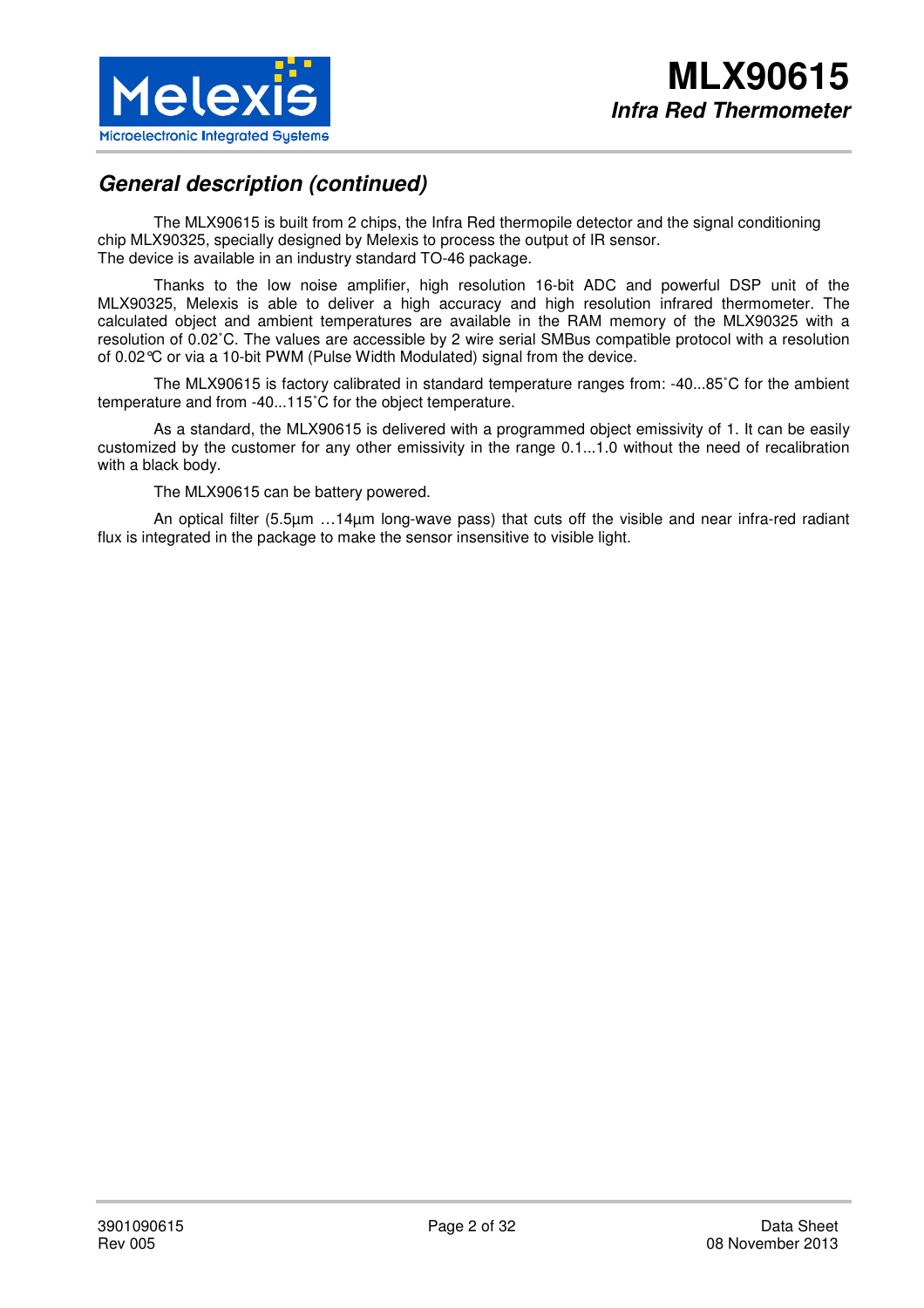

# 3 Table of Contents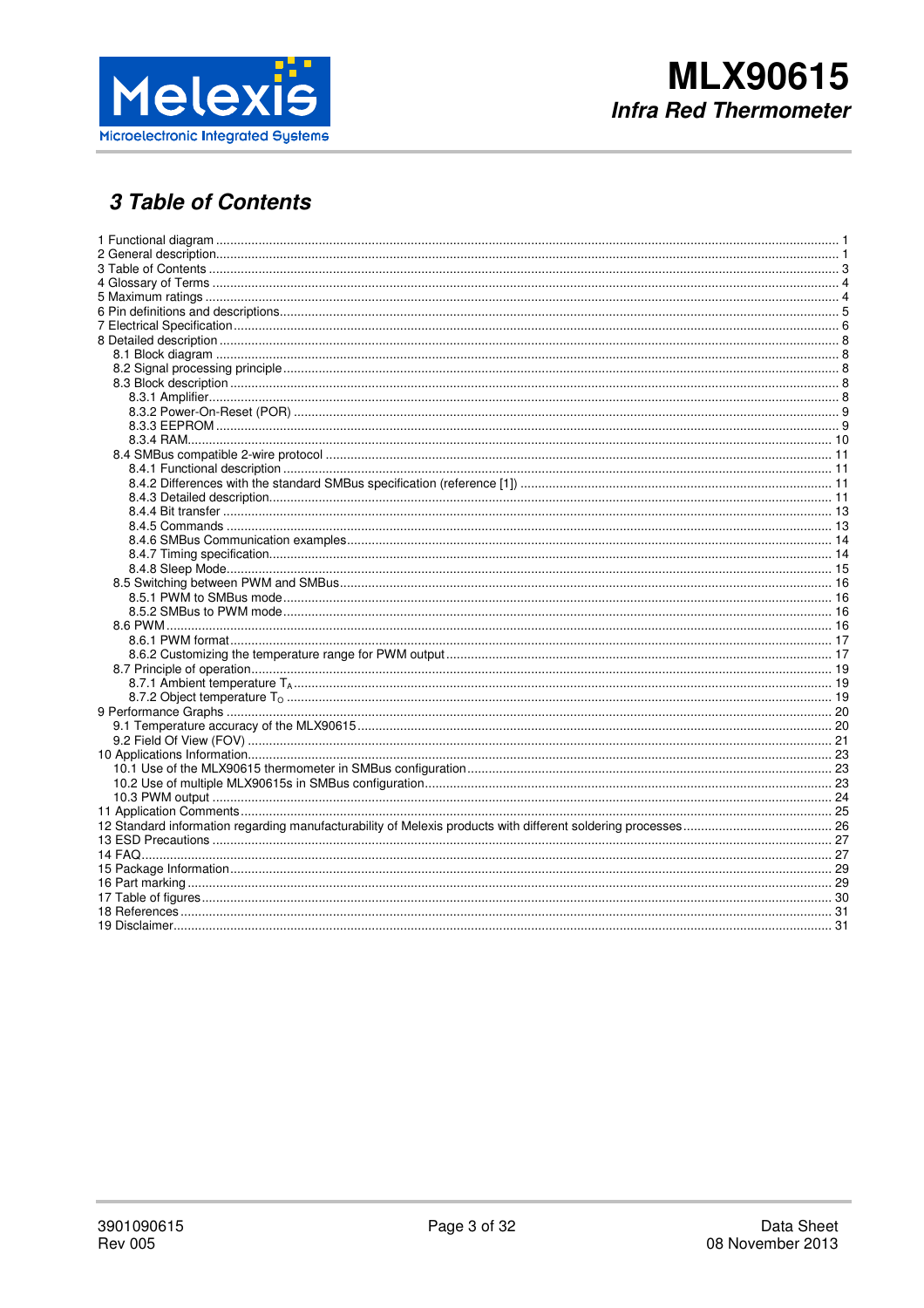

# **4 Glossary of Terms**

| <b>PTAT</b>             | Proportional To Absolute Temperature sensor (package temperature)        |
|-------------------------|--------------------------------------------------------------------------|
| <b>POR</b>              | Power On Reset                                                           |
| <b>HFO</b>              | High Frequency Oscillator (RC)                                           |
| <b>DSP</b>              | <b>Digital Signal Processing</b>                                         |
| <b>FIR</b>              | Finite Impulse Response. Digital filter                                  |
| llR.                    | Infinite Impulse Response. Digital filter                                |
| IR.                     | Infra-Red                                                                |
| DC                      | <b>Direct Current (for settled conditions specifications)</b>            |
| <b>LPF</b>              | Low Pass Filter                                                          |
| <b>FOV</b>              | <b>Field Of View</b>                                                     |
| SDA, SCL                | Serial DAta, Serial CLock - SMBus compatible communication pins          |
| $\mathsf{T}_\mathsf{A}$ | Ambient Temperature measured from the chip $-$ (the package temperature) |
| $T_{\rm O}$             | Object Temperature, 'seen' from IR sensor                                |
| <b>ESD</b>              | Electro-Static Discharge                                                 |
| <b>EMC</b>              | Electro-Magnetic Compatibility                                           |
| TBD                     | To Be Defined                                                            |

Table 1: Glossary of Terms

# **5 Maximum ratings**

| <b>Parameter</b>                               | <b>MLX90615</b> |  |  |
|------------------------------------------------|-----------------|--|--|
| Supply Voltage, V <sub>DD</sub> (over voltage) | 5V              |  |  |
| Supply Voltage, V <sub>DD</sub> (operating)    | 3.6V            |  |  |
| Reverse Voltage                                | 0.5V            |  |  |
| Operating Temperature Range, TA                | $-20+85$ °C     |  |  |
| Storage Temperature Range, T <sub>S</sub>      | $-20+125$ °C    |  |  |
| ESD Sensitivity (AEC Q100 002)                 | 2kV             |  |  |
| DC sink current, SDA pin                       | 25 mA           |  |  |
| DC clamp current, SDA pin                      | 10 mA           |  |  |
| DC clamp current, SCL pin                      | 10 mA           |  |  |

Table 2: Absolute maximum ratings for MLX90615

Exceeding the absolute maximum ratings may cause permanent damage. Exposure to absolute maximum rated conditions for extended periods may affect device reliability.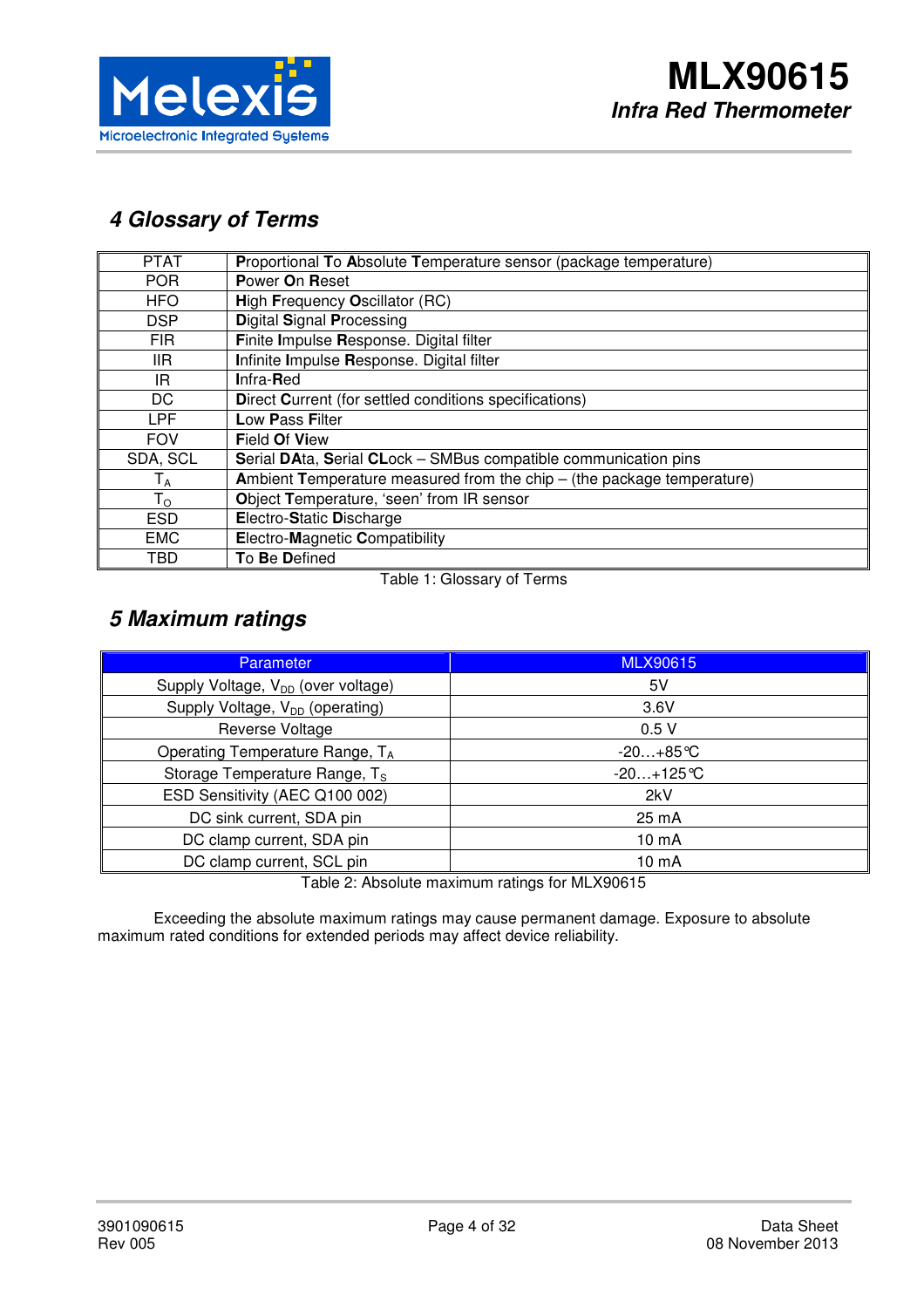

# **6 Pin definitions and descriptions**



Figure 2: Pin description MLX90615

| <b>Pin Name</b>                   | <b>Function</b>                                                                                                                                                                |  |  |  |  |
|-----------------------------------|--------------------------------------------------------------------------------------------------------------------------------------------------------------------------------|--|--|--|--|
| <b>SDA/PWM</b>                    | Digital input / output open drain NMOS. In SMBus mode (factory default) Serial Data<br>I/O. In PWM mode – PWM output. Weak pull-up (300k $\Omega$ typ) is present on this pin. |  |  |  |  |
| VDD                               | External supply voltage.                                                                                                                                                       |  |  |  |  |
| <b>SCL</b>                        | Serial clock input for 2 wire communications protocol. Weak pull-up (300k $\Omega$ typ) is<br>present on this pin.                                                             |  |  |  |  |
| VSS                               | Ground. The metal can is also connected to this pin.                                                                                                                           |  |  |  |  |
| Table 3: Pin description MLX90615 |                                                                                                                                                                                |  |  |  |  |

*Notes:*

*For EMC and isothermal conditions reasons, it is highly recommended not to use any electrical connection to the metal can except by the Vss pin.* 

Both SCL and SDA pin have input Schmidt trigger when the thermometer is operated in the 2-wire SMBus interface mode.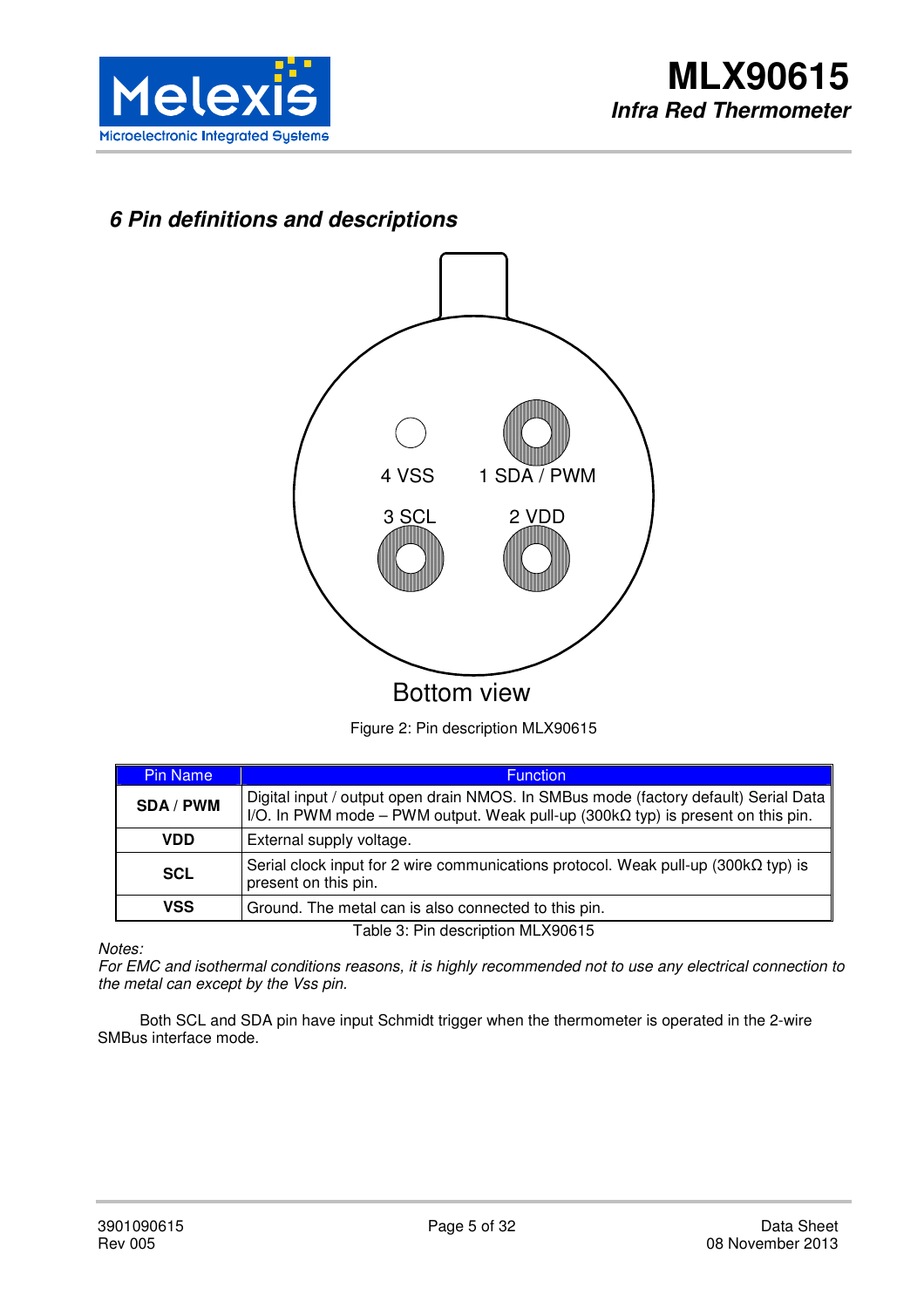

# **7 Electrical Specification**

All parameters are valid for  $T_A = 25 \degree C$ ,  $V_{DD} = 3V$  (unless otherwise specified)

| Parameter                       | Symbol                      | <b>Test Conditions</b>                                                                              | <b>Min</b> | <b>Typ</b> | Max       | <b>Units</b> |
|---------------------------------|-----------------------------|-----------------------------------------------------------------------------------------------------|------------|------------|-----------|--------------|
|                                 |                             |                                                                                                     |            |            |           |              |
|                                 |                             | <b>Supplies</b>                                                                                     |            |            |           |              |
| External supply                 | $V_{DD}$                    |                                                                                                     | 2.6        | 3          | 3.4       | V            |
| Supply current                  | $I_{DD}$                    | No load                                                                                             |            | 1.3        | 1.5       | mA           |
| Supply current<br>(programming) | <b>I</b> DDpr               | No load, erase / write EEPROM<br>operations                                                         |            | 1.5        |           | mA           |
| Power-down supply current       | Isleep                      | No load, SCL and SDA high                                                                           |            | 1.1        | 3         | μA           |
|                                 |                             | <b>Power On Reset</b>                                                                               |            |            |           |              |
| POR level                       | <b>V<sub>POR</sub></b>      | Power-up, power-down<br>and brown-out                                                               | 0.8        | 1.5        | 1.9       | $\vee$       |
| V <sub>DD</sub> rise time       | T <sub>POR</sub>            | Ensure POR signal                                                                                   |            |            | 20        | ms           |
| Output valid                    | Tvalid                      | After POR                                                                                           |            | 0.5        |           | s            |
|                                 |                             | <b>EEPROM</b>                                                                                       |            |            |           |              |
| Data retention                  |                             | $T_A = +85^{\circ}C$                                                                                | 10         |            |           | years        |
| Erase/write cycles              |                             | $T_A = +25$ °C                                                                                      | 100,000    |            |           | Times        |
| Erase/write cycles              |                             | $T_A = +85^{\circ}C$                                                                                | 40,000     |            |           | <b>Times</b> |
| Erase cell time                 | Terase                      |                                                                                                     |            | 5          |           | ms           |
| Write cell time                 | Twrite                      |                                                                                                     |            | 5          |           | ms           |
|                                 |                             | <b>Pulse width modulation</b>                                                                       |            |            |           |              |
| PWM resolution                  | <b>PWMres</b>               | Data band                                                                                           |            | 10         |           | bit          |
| PWM output period               | $PWM_{T,H,def}$             | Factory default high frequency<br>PWM, HFO factory calibrated                                       |            | 1.024      |           | ms           |
| PWM output period               | $PWM_{T.L}$                 | Low frequency PWM,<br>HFO factory calibrated                                                        |            | 102.4      |           | ms           |
| PWM period stability            | $d$ PWM $T$                 | Internal oscillator factory<br>calibrated, over the entire<br>operation range and supply<br>voltage | $-15$      |            | $+15$     | $\%$         |
| Output low Level                | PWM <sub>LO</sub>           | $I_{sink} = 2 mA$                                                                                   |            |            | $VSS+0.2$ | $\vee$       |
| Output sink current             | <b>Isink</b> <sub>PWM</sub> | Vout, $L = 0.5V$                                                                                    |            | 10         |           | mA           |

Table 4 Electrical specification parameters of the MLX90615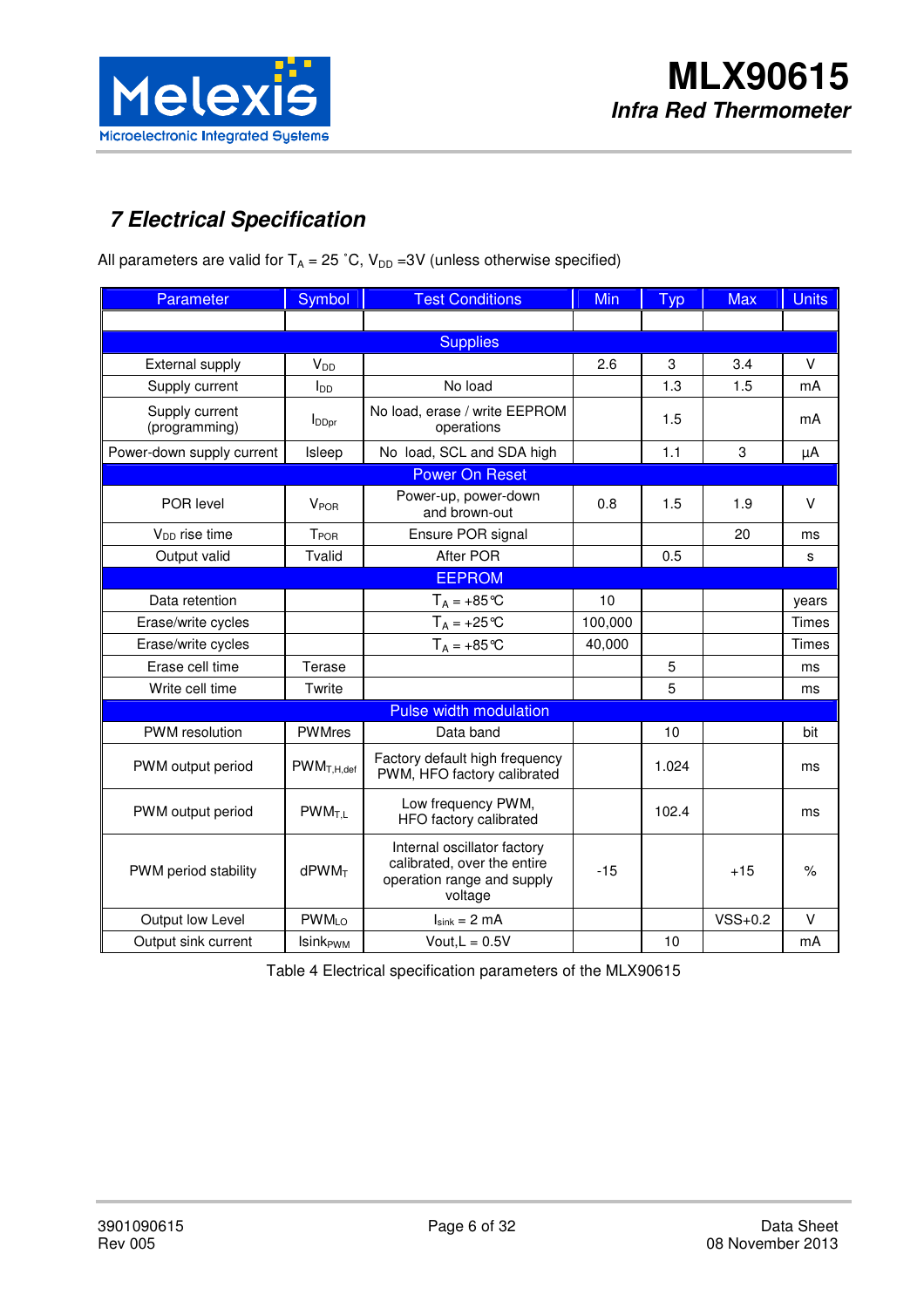

| Parameter              | Symbol                | <b>Test Conditions</b>                                   | <b>Min</b> | <b>Typ</b> | <b>Max</b> | <b>Units</b> |
|------------------------|-----------------------|----------------------------------------------------------|------------|------------|------------|--------------|
|                        |                       |                                                          |            |            |            |              |
|                        |                       | SMBus compatible 2-wire interface                        |            |            |            |              |
| Input high voltage     | $V_{IH}(T_A, V)$      | Over temperature and supply                              | $VDD-0.1$  |            |            | $\vee$       |
| Input low voltage      | $V_{IL}(T_A, V)$      | Over temperature and supply                              |            |            | 0.6        | $\vee$       |
| Output low voltage     | $V_{OL}$              | Over temperature and supply,<br>$Isink = 2mA$            |            |            | 0.2        | $\vee$       |
| SCL, SDA leakage       | <b>I</b> leak         | $V_{SCL} = V_{DD}$ , $V_{SDA} = V_{DD}$ , $T_A = +85$ °C |            |            | 0.25       | μA           |
| SCL capacitance        | $C_{\text{SCL}}$      |                                                          |            |            | 10         | pF           |
| SDA capacitance        | $C_{SDA}$             |                                                          |            |            | 10         | pF           |
| Slave address          | <b>SA</b>             | Factory default                                          |            | 5B         |            | hex          |
| WakeUp Request         | t <sub>wake</sub>     | <b>SCL low</b>                                           | 21         |            | 39         | ms           |
| <b>SMBus Request</b>   | t <sub>REQ</sub>      | <b>SCL low</b>                                           | 39         |            |            | ms           |
| Timeout, low           | $T_{\text{imecut},L}$ | <b>SCL low</b>                                           | 21         |            | 39         | ms           |
| Timeout, high          | $T_{\text{imecut},H}$ | SCL high                                                 | 52         |            | 78         | μs           |
| Acknowledge setup time | Tsuac(MD)             | 8-th SCL falling edge, Master                            |            |            | 1.5        | μs           |
| Acknowledge hold time  | Thdac(MD)             | 9-th SCL falling edge, Master                            |            |            | 1.5        | μs           |
| Acknowledge setup time | Tsuac(SD)             | 8-th SCL falling edge, Slave                             |            |            | 2.5        | μs           |
| Acknowledge hold time  | Thdac(SD)             | 9-th SCL falling edge, Slave                             |            |            | 1.5        | μs           |

Table 5 Electrical specification parameters of the MLX90615 (continued)

*Notes: All the communication and refresh rate timings are given for the nominal calibrated HFO frequency and will vary with this frequency's variations.* 

*\*SMBus compatible interface is described in details in the SMBus detailed description section. Maximum number of MLX90615 devices on one bus is 127, higher pull-up currents are recommended for higher number of devices, faster bus data transfer rates, and increased reactive loading of the bus.* 

*MLX90615 is always a slave device on the bus. MLX90615 can work in both low-power and high-power SMBus communication.* 

*All voltages are with respect to the Vss (ground) unless otherwise noted.*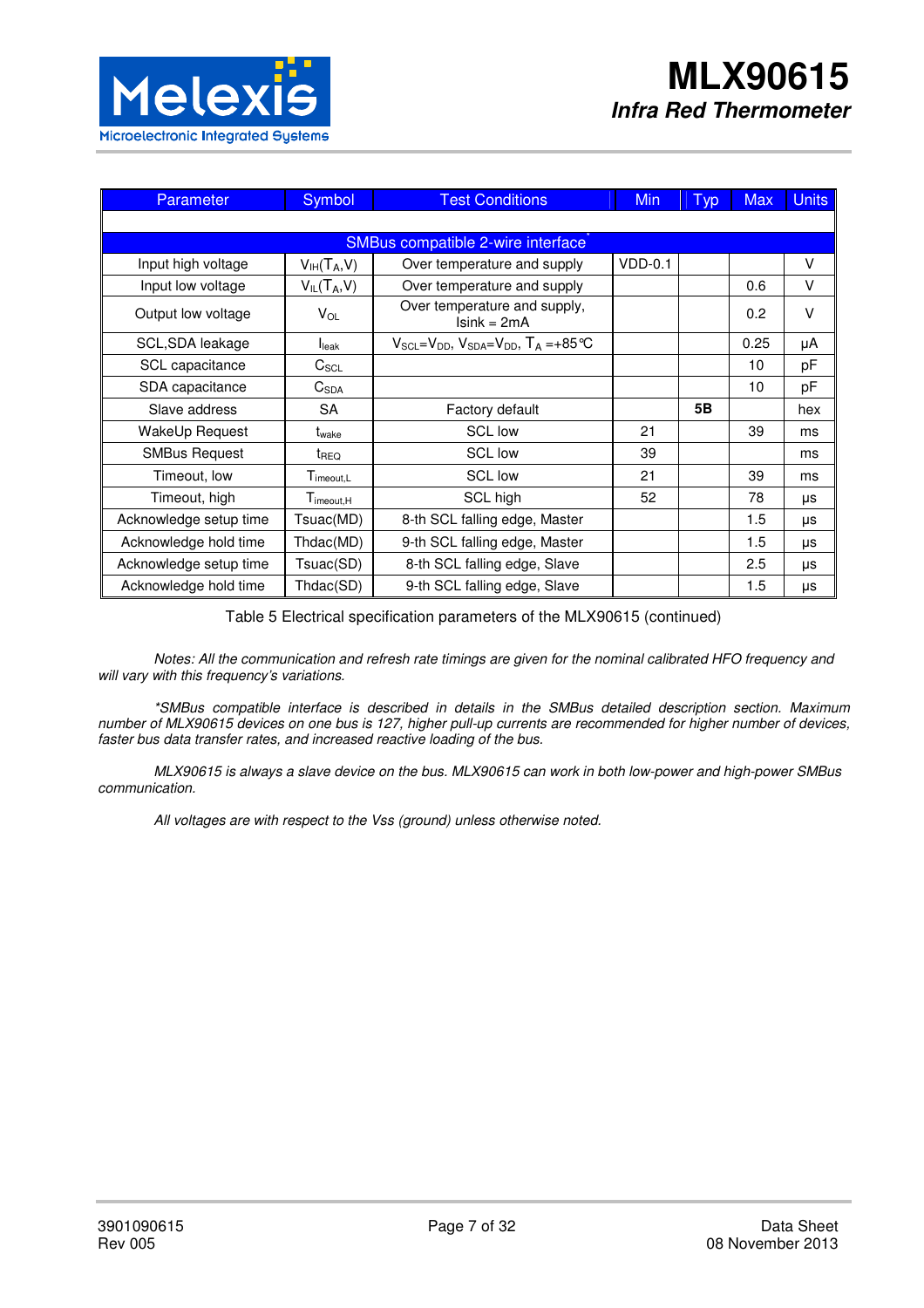

# **8 Detailed description**

# **8.1 Block diagram**



Figure 3: Block Diagram

## **8.2 Signal processing principle**

 A DSP embedded in the MLX90615 controls the measurements, calculates object and ambient temperatures and does the post-processing of the temperatures to output them through SMBus compatible interface or PWM (whichever activated).

The output of the IR sensor is amplified by a low noise, low offset chopper amplifier with programmable gain, then converted by a Sigma Delta modulator to a single bit stream and fed to the DSP for further processing. The signal passes a FIR low pass filter with fixed length of 65536. The output of the FIR filter is the measurement result and is available in the internal RAM. Based on results of the above measurements, the corresponding ambient temperature  $T_A$  and object temperatures  $T_O$  are calculated. Both calculated temperatures have a resolution of 0.02 ˚C.

An additional IIR LPF is programmable in EEPROM and allows customization of the thermometer output in order to trade-off noise versus settling time (refresh rate of the data in the RAM remain constant).

The IIR filter can also limit effect of spurious objects that may appear in the FOV in some applications.

The PWM output can be enabled in EEPROM as the POR default. Linearized temperatures ( $T_0$  or  $T_A$ , selectable in EEPROM) are available through the free-running PWM output.

## **8.3 Block description**

## **8.3.1 Amplifier**

A low noise, low offset amplifier with programmable gain is used for amplifying the IR sensor voltage. By a careful design of the input modulator and balanced input impedance, the max offset of the system is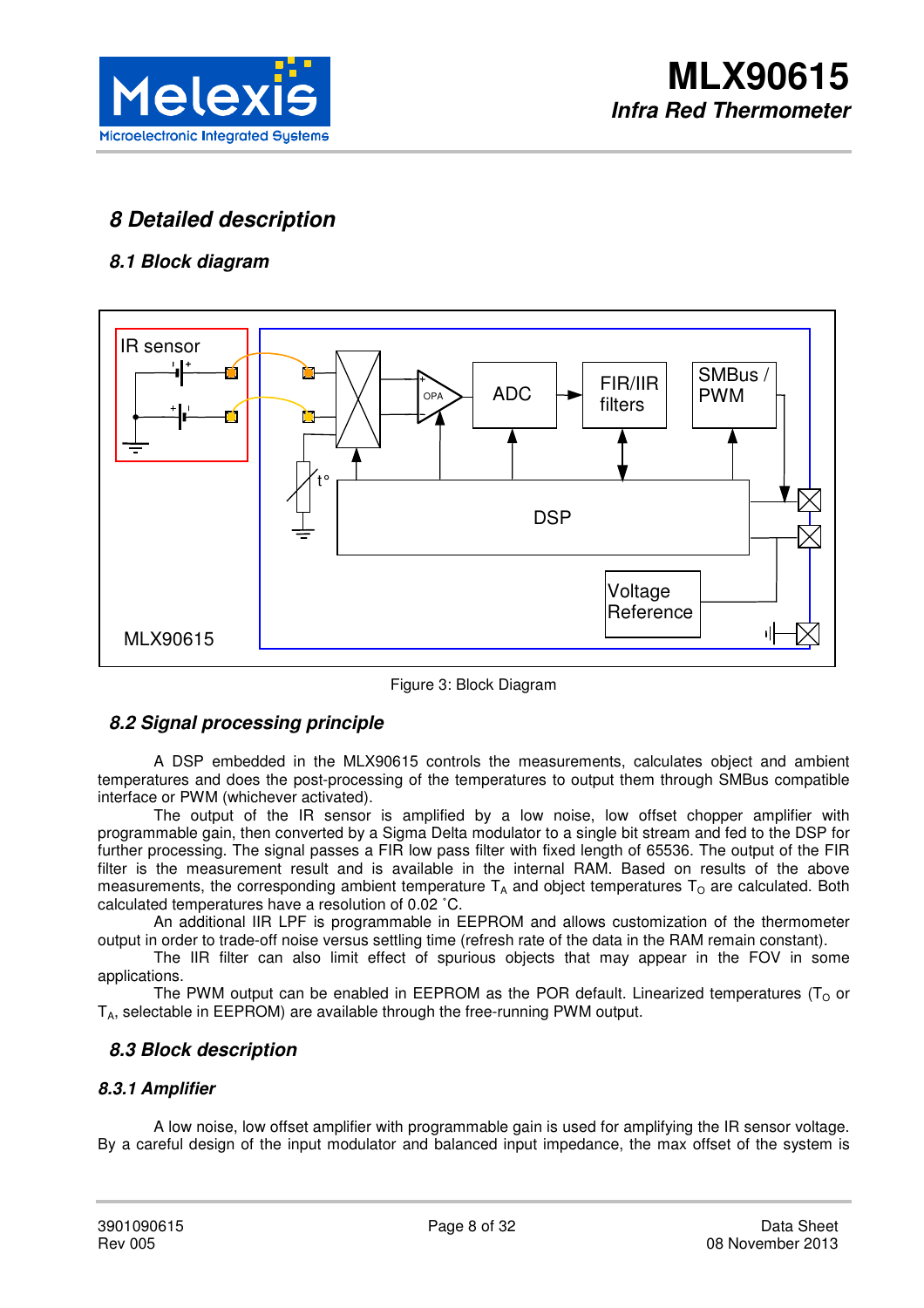

0.5µV. As the device is factory calibrated any change of gain settings would require new calibration of object channel.

### **8.3.2 Power-On-Reset (POR)**

The Power On Reset (POR) is connected to the Vdd supply. The on-chip POR circuit provides an active level of the POR signal when the Vdd voltage rises above approximately 0.5V and holds the entire MLX90615 in reset until the Vdd is higher than the specified POR threshold  $V_{POR}$ . During the time POR is active, the POR signal is available as a weak open drain (active high) at the SDA pin. After the MLX90615 exits the POR state, the functions programmed in the EEPROM take control of that pin.

#### **8.3.3 EEPROM**

A limited number of addresses in the EEPROM memory are of interest for the customer. The whole EEPROM can be read and written with the SMBus interface. The entire EEPROM content between addresses 0x04 and 0x0D must be kept unaltered or the factory calibration of the device will be lost.

| <b>EEPROM (16X16)</b>                  |                |                     |  |  |  |  |
|----------------------------------------|----------------|---------------------|--|--|--|--|
| <b>Name</b>                            | <b>Address</b> | <b>Write access</b> |  |  |  |  |
| PWM T min / SMBus slave address (SA)   | 0x00           | Yes                 |  |  |  |  |
| PWM T range                            | 0x01           | Yes                 |  |  |  |  |
| Config                                 | 0x02           | Yes                 |  |  |  |  |
| Emissivity                             | 0x03           | Yes                 |  |  |  |  |
| Melexis reserved (factory calibration) | 0x04           | Yes                 |  |  |  |  |
| .                                      | $\cdots$       | $\cdots$            |  |  |  |  |
| Melexis reserved (factory calibration) | 0x0D           | Yes                 |  |  |  |  |
| <b>ID</b> number                       | 0x0E           | No                  |  |  |  |  |
| ID number                              | 0x0F           | No                  |  |  |  |  |

#### Table 6 EERPOM table

**SMBus slave address**: 7 LSBs (6...0) contains the SMBus slave address that the MLX90615 will respond to. Note that all MLX90615 will respond to SA=0x00 and therefore this value is useless in a network. Factory default SA is 0x5B, max 127 devices on one line SA=0x01 …0x7F

**PWM T min:** 15 bit for the minimum temperature when PWM is used – right justified (factory default is 0x355B, which corresponds to  $+0.03$  °C)

**PWM T range:** 15 bit range for the PWM signal temperature  $(T_{MAX} - T_{MIN})$  – right justified (factory default is 0x09C4, which corresponds to a PWM range of 50.01°C).

The **Config** register consist of control bits to configure the thermometer after POR: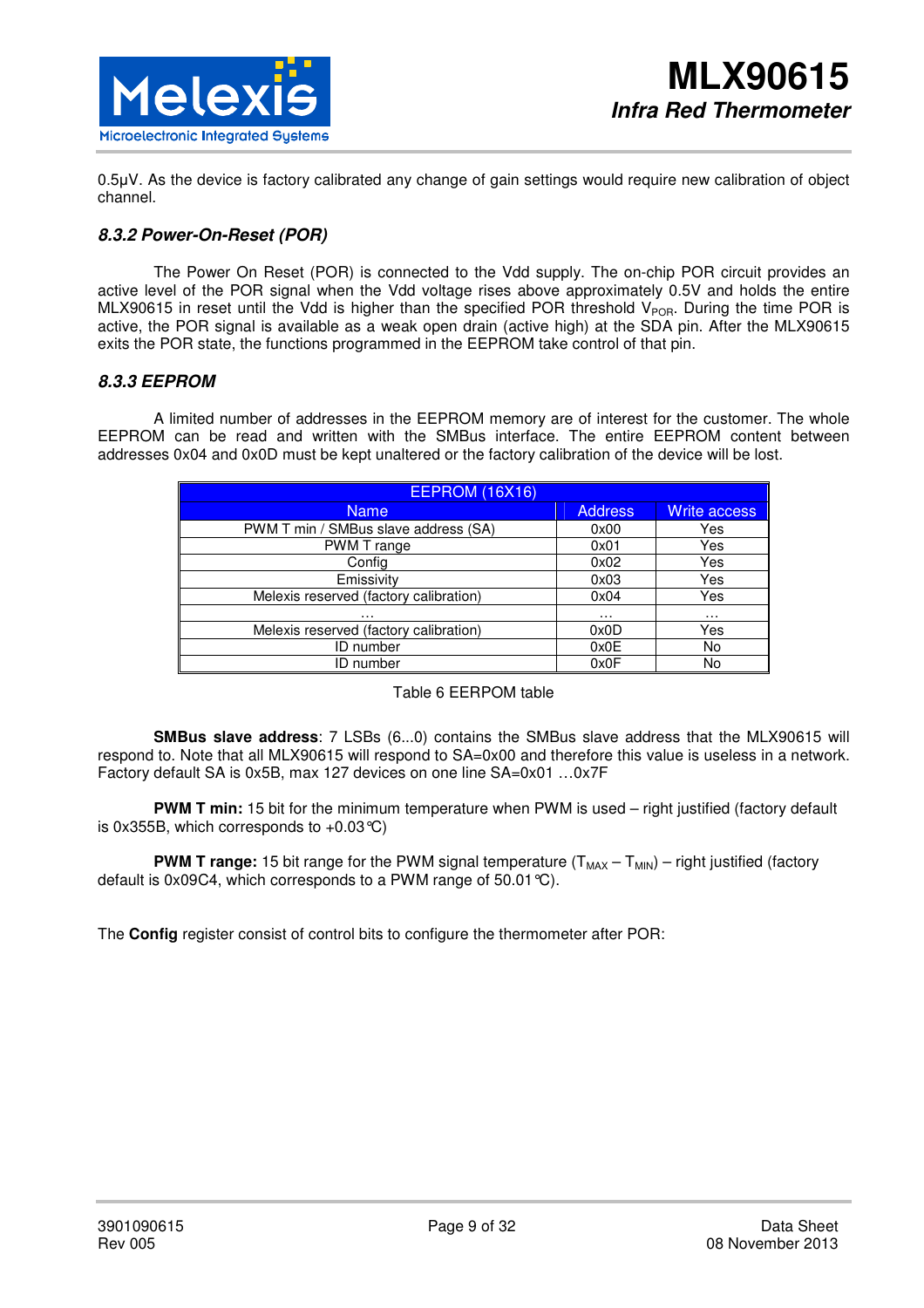

| 15 | 14          | 13           | 12           | 11                                   | 10                                   | 9            | 8                                    | 7            | 6 | 5                                 | 4 | 3 | 2            |   | $\Omega$ | Config register bit meaning (0x02)                                                                                |
|----|-------------|--------------|--------------|--------------------------------------|--------------------------------------|--------------|--------------------------------------|--------------|---|-----------------------------------|---|---|--------------|---|----------|-------------------------------------------------------------------------------------------------------------------|
|    |             |              |              |                                      |                                      |              |                                      |              |   |                                   |   |   |              | 0 | $\Omega$ | - Comminucation type is PWM<br>- Comminucation type is SMBus<br>- PWM frequency = 1KHz<br>- PWM frequency = 10KHz |
|    |             |              |              |                                      |                                      |              |                                      |              |   |                                   |   |   | $\mathbf{0}$ |   |          | - PWM output $=$ To                                                                                               |
|    |             |              |              |                                      |                                      |              |                                      |              |   |                                   |   |   |              |   |          | - PWM output $=$ Ta                                                                                               |
|    |             |              |              |                                      |                                      |              |                                      |              |   |                                   |   |   |              |   |          | - 063 - Internal RC oscillator trimnming                                                                          |
|    |             |              |              |                                      |                                      |              |                                      |              |   |                                   |   |   |              |   |          | - MLXreserved - DO NOT alter                                                                                      |
|    |             |              |              |                                      | $\mathbf{0}$                         | $\mathbf{0}$ |                                      |              |   | - GAIN = $1$ - Amplifier bypassed |   |   |              |   |          | MLX reserved - DO NOT alter                                                                                       |
|    |             |              |              |                                      | $\Omega$                             |              |                                      | $-GAIN = 10$ |   |                                   |   |   |              |   |          | MLX reserved - DO NOT alter                                                                                       |
|    |             |              |              |                                      |                                      | $\Omega$     |                                      | $-GAIN = 40$ |   |                                   |   |   |              |   |          | MLX reserved - DO NOT alter                                                                                       |
|    |             |              |              |                                      |                                      |              |                                      | $-GAIN = 40$ |   |                                   |   |   |              |   |          | MLX reserved - DO NOT alter                                                                                       |
|    |             |              |              | $\Omega$                             |                                      |              | - Internal shunt regulatior disabled |              |   |                                   |   |   |              |   |          |                                                                                                                   |
|    |             |              |              |                                      |                                      |              | - Internal shunt regulatior enabled  |              |   |                                   |   |   |              |   |          |                                                                                                                   |
|    | 0           | $\mathbf{0}$ | $\Omega$     |                                      | - FORBIDDEN COMBINATION              |              |                                      |              |   |                                   |   |   |              |   |          |                                                                                                                   |
|    | $\mathbf 0$ | $\mathbf{0}$ |              |                                      | $-$ IIR (2) a1=1, b1=0               |              |                                      |              |   |                                   |   |   |              |   |          |                                                                                                                   |
|    | 0           | $\mathbf{1}$ | $\mathbf{0}$ |                                      | $-$ IIR (3) a1=0.5, b1=0.5           |              |                                      |              |   |                                   |   |   |              |   |          |                                                                                                                   |
|    | 0           | $\mathbf{1}$ |              |                                      | $-$ IIR (4) a1=0.333(3), b1=0.666(6) |              |                                      |              |   |                                   |   |   |              |   |          |                                                                                                                   |
|    |             | $\mathbf{0}$ | 0            |                                      | $-$ IIR (5) a1=0.25, b1=0.75         |              |                                      |              |   |                                   |   |   |              |   |          |                                                                                                                   |
|    |             | $\mathbf{0}$ |              |                                      | $-$ IIR (6) a1=0.2, b1=0.8           |              |                                      |              |   |                                   |   |   |              |   |          |                                                                                                                   |
|    |             |              |              | 0 - IIR (7) a1=0.166(6), b1=0.833(3) |                                      |              |                                      |              |   |                                   |   |   |              |   |          |                                                                                                                   |
|    |             |              |              |                                      | - IIR (8) a1=0.14286, b1=0.87514     |              |                                      |              |   |                                   |   |   |              |   |          |                                                                                                                   |
| 0  |             |              |              |                                      |                                      |              |                                      |              |   |                                   |   |   |              |   |          | MLX reserved - DO NOT alter                                                                                       |

Table 7 Config register meaning of the MLX90615 (continued)

*\*Note: IIR setting 000b must be avoided* 

**Emissivity**: Contains the value for object emissivity correction. The MLX90615 will compensate for the emissivity of the object measured with respect to that value. The equation for that register is

*Emissivity* =  $dec2hex(round(16384 \times \varepsilon))$ 

Where *dec*2*hex*(*round*(*x*)) represents decimal to hexadecimal conversion with round-off to nearest value (not truncation). In this case the physical emissivity values are **ε** 0…1. For details about the emissivity factor in IR measurements refer to the FAQ section of the current document.

Factory default is 0x4000, which sets the thermometer to an emissivity of 1.0 (emissivity correction is off).

## **8.3.4 RAM**

RAM can be read through SMBus interface. Limited numbers of RAM registers, summarized below are of interest to the customer.

| <b>RAM (16x16)</b>      |                |             |  |  |  |  |
|-------------------------|----------------|-------------|--|--|--|--|
| <b>Name</b>             | <b>Address</b> | Read access |  |  |  |  |
| <b>Melexis reserved</b> | 0x00           | Yes         |  |  |  |  |
|                         |                |             |  |  |  |  |
| <b>Melexis reserved</b> | 0x04           | Yes         |  |  |  |  |
| Raw IR data             | 0x05           | Yes         |  |  |  |  |
| l ۵                     | 0x06           | Yes         |  |  |  |  |
| I ه                     | 0x07           | Yes         |  |  |  |  |
| <b>Melexis reserved</b> | 0x08           | Yes         |  |  |  |  |
| ---                     |                |             |  |  |  |  |
| <b>Melexis reserved</b> | 0x0F           | Yes         |  |  |  |  |

|  | Table 8 RAM address list of the MLX90615 |
|--|------------------------------------------|
|--|------------------------------------------|

 $T_A$  is the MLX90615 package (ambient) temperature and  $T_O$  is the object temperature. The output scale is 0.02°K/LSB. To convert a read object temperature into degrees Celsius the equation is:

 $T_{0}$ [°C] = *RAM* (0*x*07)× 0.02 – 273.15

Raw IR data is in sign (1 bit, the MSB) and magnitude (15 bits) format.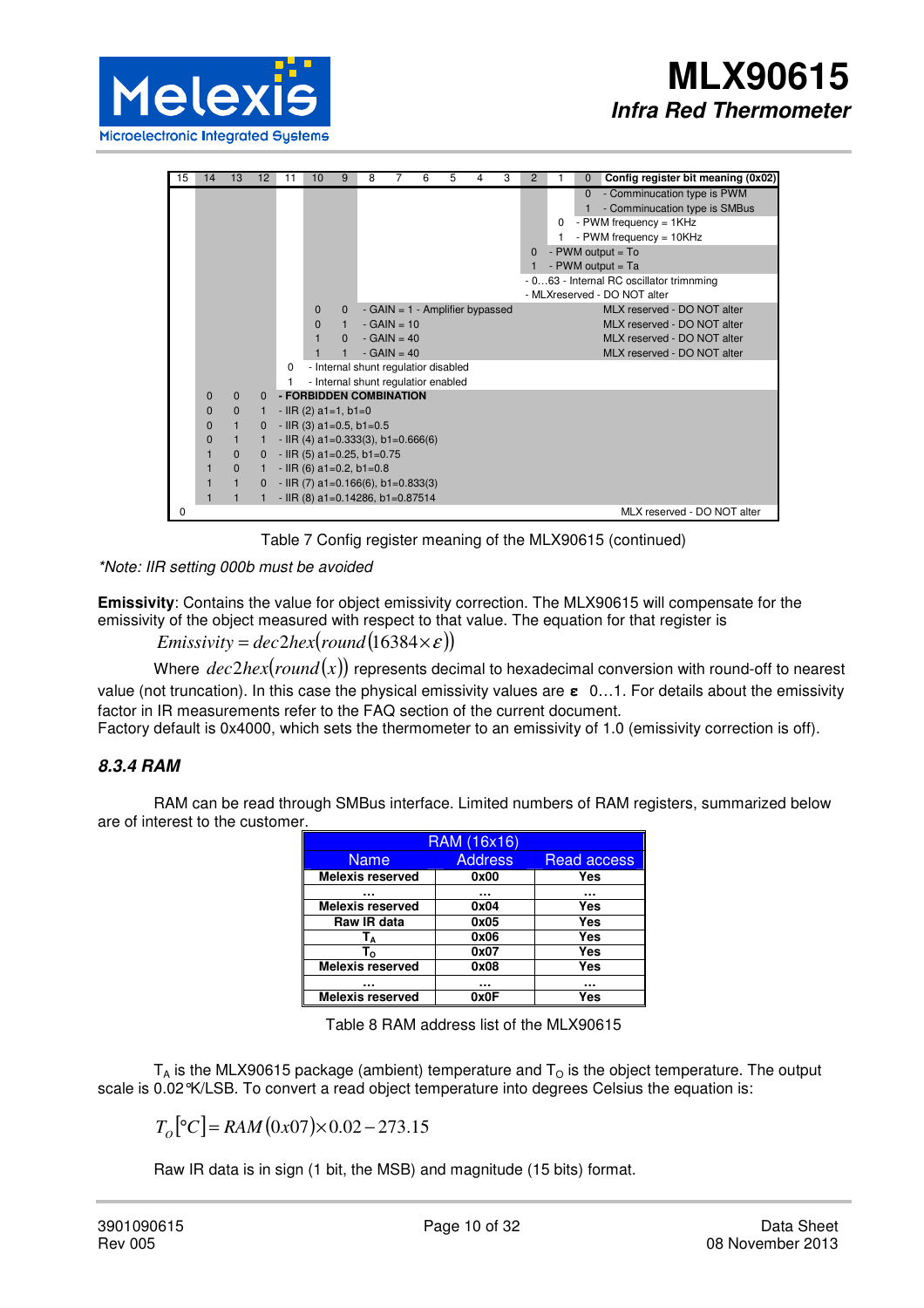

# **8.4 SMBus compatible 2-wire protocol**

The chip supports a 2 wires serial protocol, build with pins SDA and SCL.

- SCL digital input, used as the clock for SMBus compatible communication. A low pulse on that pin with duration t<sub>REQ</sub> switches to the SMBus mode in case the PWM is selected in EEPROM. In case PWM operation is desired, the SCL pin should be kept high. SMBus is the factory default (via EEPROM settings).
- SDA / PWM Digital input / NMOS open drain output, used for PWM and input / output for the SMBus. (SMBus is factory default function).

### **8.4.1 Functional description**

The SMBus interface is a 2-wire protocol, allowing communication between the Master Device (MD) and one or more Slave Devices (SD). In the system only one master can be present at any given time [1]. The MLX90615 can only be used as a slave device.

Generally, the MD initiates the start of data transfer by selecting a SD through the Slave Address (SA).

The MD has read access to the RAM and EEPROM and write access to 14 EEPROM cells (at addresses 0x00…0x0D). If the access to the MLX90615 is a read operation, it will respond with 16 data bits and 8 bit PEC only if its own SA, programmed in the internal EEPROM, is equal to the SA, sent by the master. The SA feature allows connecting up to 127 devices with 2 wires, unless the system has some of the specific features described in paragraph 5.2 of reference [1]. In order to provide access to any device or to assign an address to a SD before it is connected to the bus system, the communication must start with zero SA followed by low R/W bit. When this command is sent from the MD, the MLX90615 will always respond and will ignore the internal chip code information.

#### **Note that EEPROM addresses 0x04…0x0D contain the factory calibration parameters and should not be altered.**

#### **Special care must be taken not to put two MLX90615 devices with the same SD addresses on the same bus as MLX90615 does not support ARP[1].**

The MD can force the MLX90615 into low consumption mode "sleep mode".

### **8.4.2 Differences with the standard SMBus specification (reference [1])**

There are eleven command protocols for the standard SMBus interface. The MLX90615 supports only two of them. Not supported commands are:

- Quick Command
- Byte commands Sent Byte, Receive Byte, Write Byte and Read Byte
- Process Call
- Block commands Block Write and Write-Block Read Process Call

Supported commands are:

- **Read Word**
- Write Word

### **8.4.3 Detailed description**

The SDA pin of the MLX90615 can operate also as a PWM output, depending on the EEPROM settings. If PWM is enabled, after POR the SDA pin is directly configured as a PWM output. The PWM mode can be avoided and the pin can be restored to its Serial Data function by issuing SMBus request condition. If SMBus mode is set, after POR, the request does not have to be sent.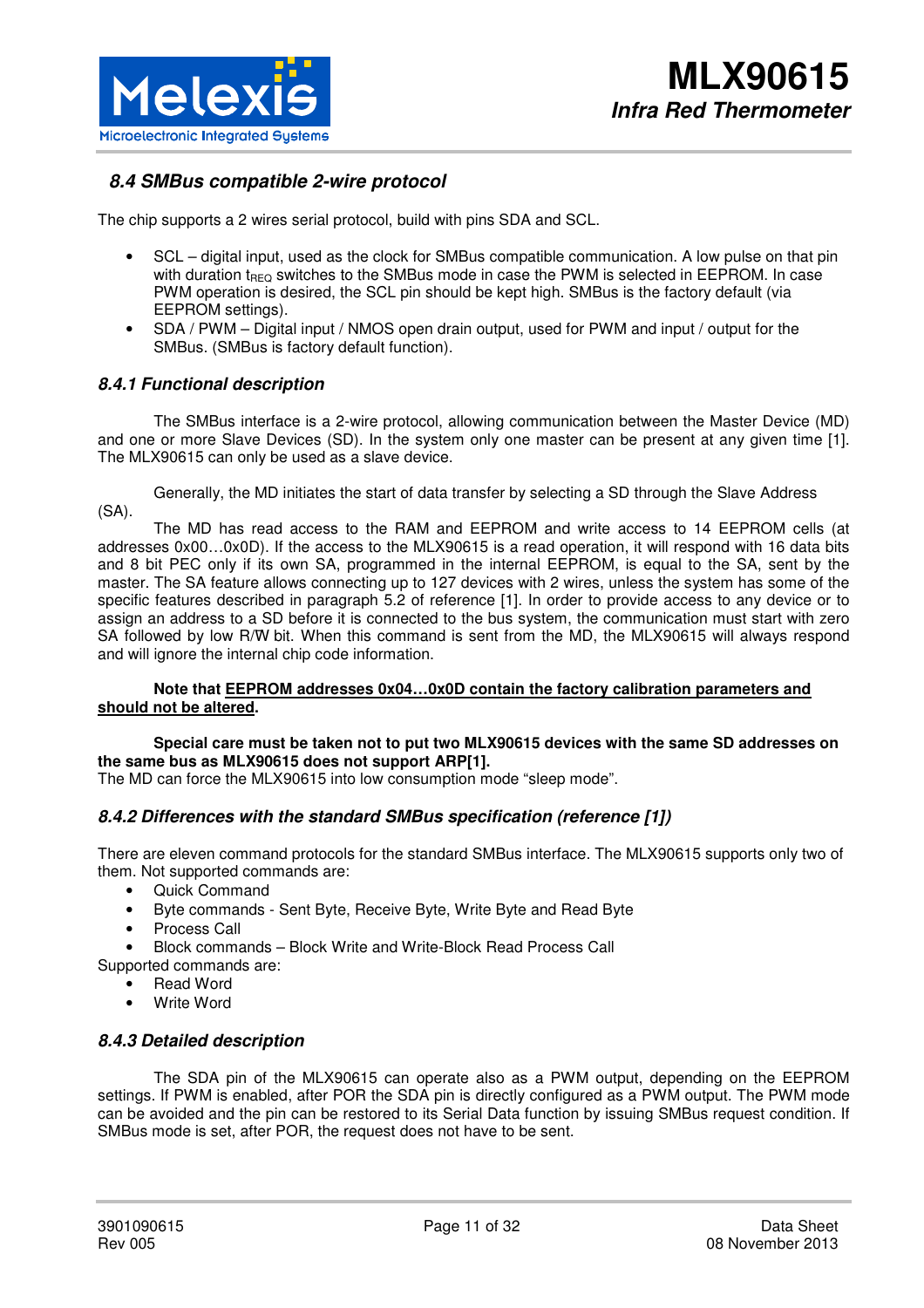

## **8.4.3.1 Bus Protocol**



Figure 4: SMBus packet element key

After every 8 bits received by the SD an ACK/NACK is followed. When a MD initiates communication, it first sends the SA. Only the SD with recognized SA gives ACK, the rest will remain silent. If the SD does not ACK the MD should stop the communication and repeat the message. A NACK could be received after the PEC. This means that there is an error in the received message and the MD should try sending the message again. The PEC calculation includes all bits except the START, REPEATED START, STOP, ACK, and NACK bits. The PEC is a CRC-8 with polynomial X8+X2+X1+1. The Most Significant Bit of every byte is transmitted first.





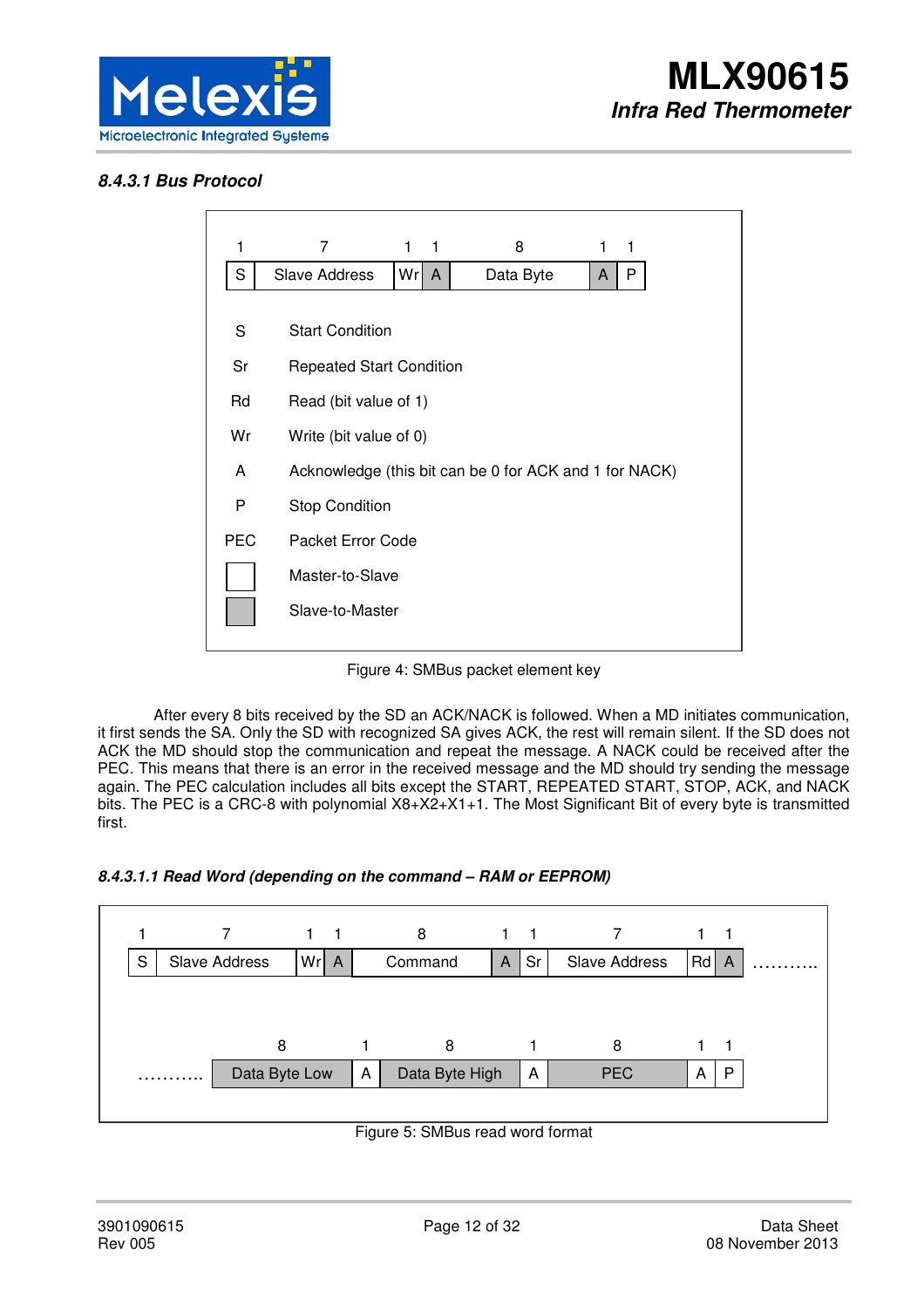

### **8.4.3.1.2 Write Word (EEPROM only)**



Figure 6: SMBus write word format

### **8.4.4 Bit transfer**



Figure 7: Bit transfer on SMBus

The data on SDA must be changed when SCL is low (min 300ns after the falling edge of SCL). The data is fetched by both MD and SDs on the rising edge of the SCL. The recommended timing for changing data is in the middle of the period when the SCL is low

### **8.4.5 Commands**

In application mode RAM and EEPROM can be read both with 16x16 sizes. (For example,  $T_0$  - RAM address 0x07 will sweep between 0x2D8A to 0x4BD0 as the object temperature rises from -40°C to +115°C). The MSB read from RAM is an error flag (active high) for the linearized temperatures ( $T<sub>O</sub>$  and  $T<sub>A</sub>$ ).

| Opcode         | <b>Command</b>       |
|----------------|----------------------|
| 0001 aaaa $^*$ | <b>EEPROM Access</b> |
| 0010 aaaa $^*$ | RAM Access           |
| 1100 0110      | Enter SLEEP mode     |

Table 9 Command list for the MLX90615

NOTE\*: The aaaa are the 4 LSBits of the memory map address to be read / written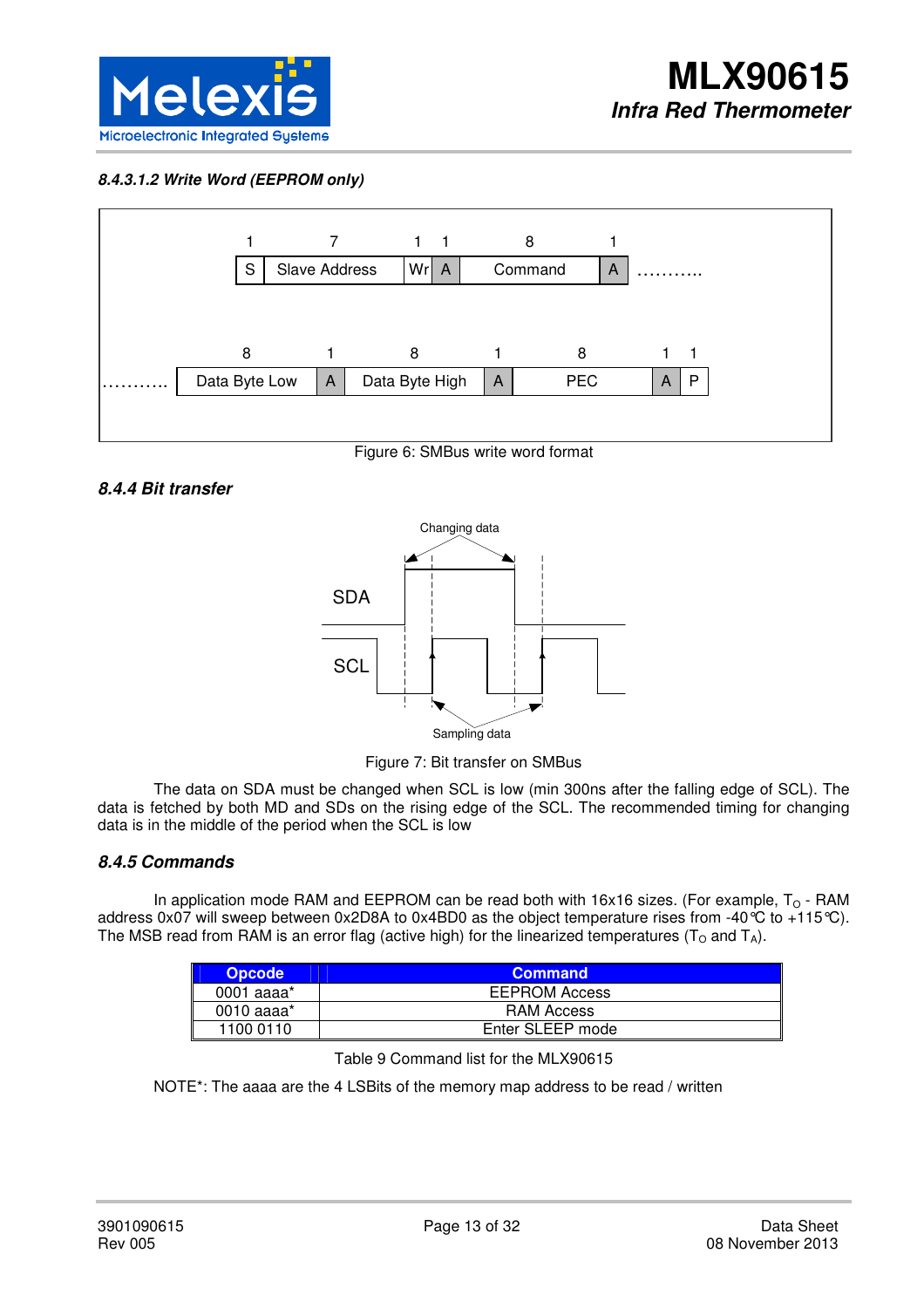

### **8.4.6 SMBus Communication examples**



Figure 9: SMBus write word format (SA=0x5B, Write=0x3999

**Note**: Before a write operation to takes place, the EEPROM cell needs to be erased. An erase operation is simply a writing of 0x0000 at the same EEPROM address. Care needs to be taken not to alter factory calibration (EEPROM addresses 0x04…0x0D).

### **8.4.7 Timing specification**

The MLX90615 meets all the timing specifications of the SMBus [1] except the values given in the Electrical specifications section.The maximum frequency of the MLX90615 SMBus clock is 100 kHz and the minimum is 10 kHz.

The specific timings for the MLX90615's SMBus are:

 $SMBus$  Request (t<sub>REQ</sub>) is the time that the SCL should be forced low in order to switch MLX90615 from thermal relay mode to SMBus mode – at least 39 ms

Timeout L is the maximum allowed time for SCL to be low. After this time the MLX90615 will reset its communication block and will be ready for new communication - not more than 21ms

Timeout H is the maximum time for which it is allowed for SCL to be high during communication.After this time MLX90615 will reset its communication block assuming that the bus is idle (according to the SMBus specification) - not more than 52µs

Tsuac(SD) is the time after the eighth falling edge of SCL during which the MLX90615 will force SDA low to acknowledge the last received byte – not more than 2.5µs

Thdac(SD) is the time after the ninth falling edge of SCL during which the MLX90615 will release the SDA (so the MD can continue with the communication) – not more than 1.5µs

Tsuac(MD) is the time after the eighth falling edge of SCL during which the MLX90615 will release SDA (so that the MD can acknowledge the last received byte) – not more than 1.5µs

Thdac(MD) is the time after the ninth falling edge of SCL during which the MLX90615 will take control of the SDA (so it can continue with the next byte to transmit) – not more than 1.5µs The indexes MD and SD for the latest timings are used – MD when the master device is making the acknowledge; SD when the slave device is making the acknowledge). For other timings see [1].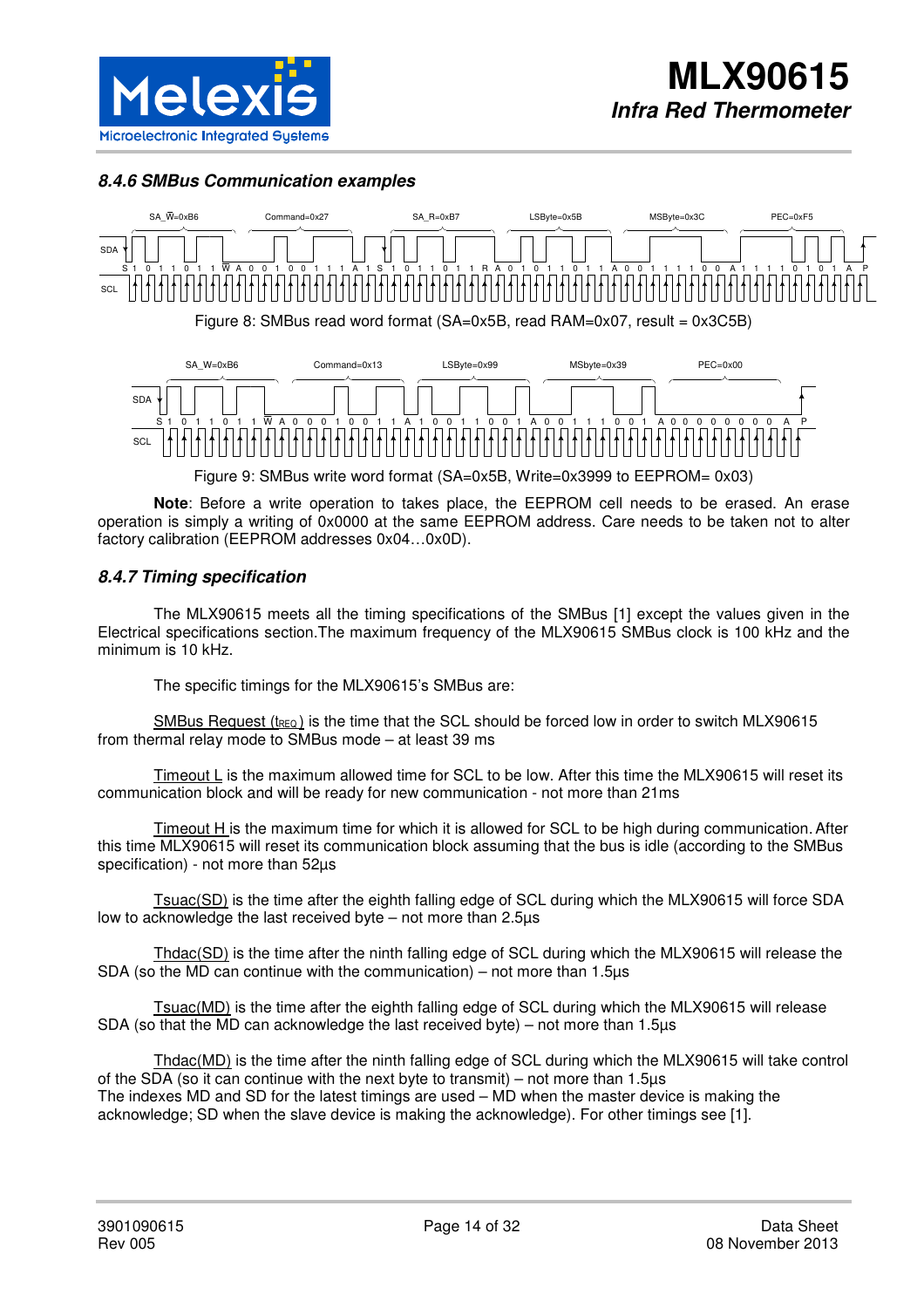





### **8.4.8 Sleep Mode**

#### **Sleep mode is available in SMBus mode only.**

MLX90615 can enter Sleep Mode via command "Enter SLEEP mode" sent via the SMBus interface. SCL needs to be high during Sleep. SDA can idle in each state at the same time, but the high state is recommended as the pull-up does not add current drain. There are weak pull-ups on both SCL and SDA pins.

## **8.4.8.1 Enter Sleep Mode**



Figure 11: Enter sleep mode command (SA=0x5B, Command=0xC6,PEC=0x6D)

### **8.4.8.2 Exit Sleep Mode**

MLX90615 goes back into power-up default mode by forcing the SCL pin low for at least  $t_{\text{wake}}$  > 8ms. Exit from Sleep is always in SMBus mode. Valid data will be available typically 0.3 seconds after the device has woken up.



Figure 12 Exit Sleep Mode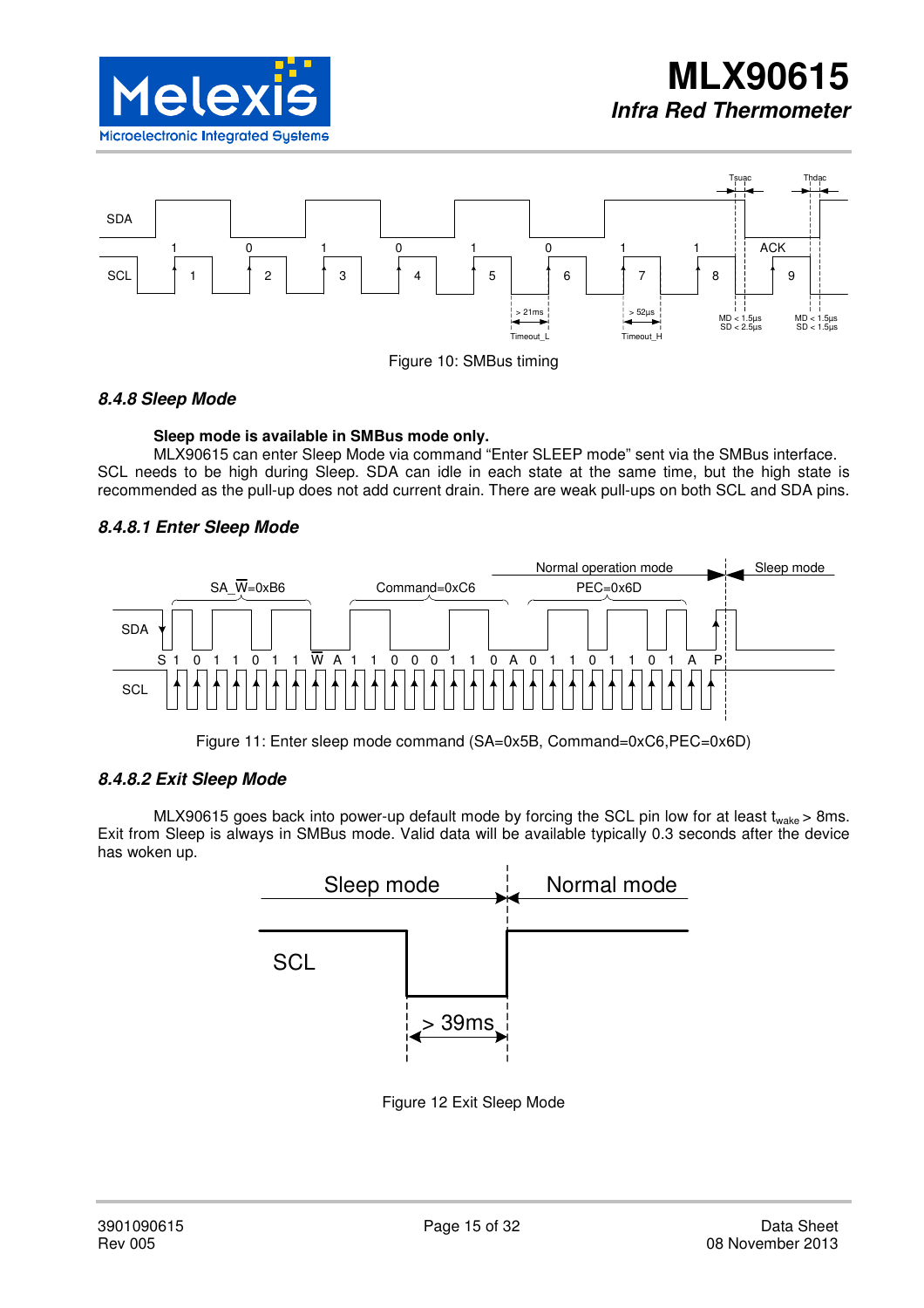

## **8.5 Switching between PWM and SMBus**

### **8.5.1 PWM to SMBus mode**

The diagram below illustrates how to switch to SMBus if PWM is enabled. If PWM is enabled, the MLX90615's SMBus Request condition is needed to disable PWM and reconfigure SDA/PWM pin before starting SMBus communication. The MLX90615's SMBus request condition requires forcing the SCL pin LOW for a period longer than the request time ( $t_{\text{REQ}}$ >39ms). The SDA / PWM line value is ignored in this case. Note that after power ON / OFF the sensor will be in PWM mode if bit 0 from Config register is not set in SMBus mode.



Figure 13: Switching from PWM to SMBus mode

#### **8.5.2 SMBus to PWM mode**

If SMBus mode is set by default, PWM mode can be set only by setting bit 0 from Config register to PWM mode and switching the supply OFF then ON.

### **8.6 PWM**

The MLX90615 can be read via PWM or SMBus compatible interface. Selection of PWM output is done in EEPROM configuration (factory default is SMBus). Object or ambient temperature can be read through PWM. The PWM period is derived from the on-chip oscillator and is programmable in a low (10 Hz) or high (1 KHz) frequency mode.

Temperature ranges for the PWM output are determined by the contents of the cells 0x00, 0x01 in the EEPROM – PWM To<sub>MIN</sub> and PWM<sub>RANGE</sub> (To<sub>MAX</sub> - To<sub>MIN</sub>), scale is 0.02 °K/LSB.

Note that in SMBus mode the EEPROM address 0x00 (LSByte) is used for Slave address SA.

Note that the SCL pin needs to be kept high in order to use the PWM function or to be left unconnected as there is a weak pull up build in.

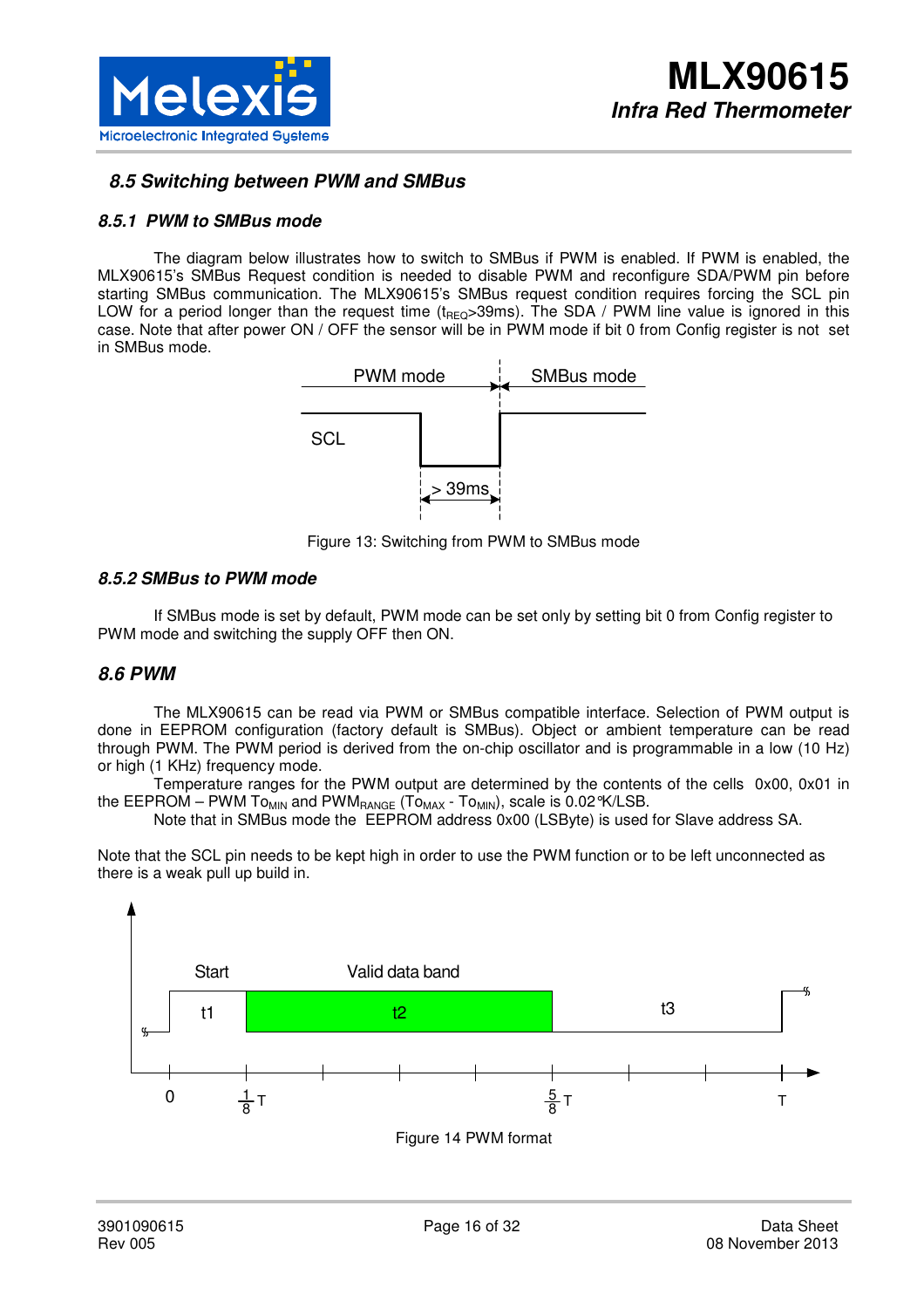

## **8.6.1 PWM format**

The temperature reading can be calculated from the signal timing as:

$$
Tout = 2 \times \frac{t_2}{T} \times (T_{MAX} - T_{MIN}) + T_{MIN}
$$

where Tmin and Trange are the corresponding rescale coefficients in EEPROM for the selected temperature output and T is the PWM period. Tout is  $T<sub>O</sub>$  or  $T<sub>A</sub>$  according to bit Config Register, 2.

The different time intervals  $t_1$ ,  $t_2$  and  $t_3$  have the following functions:

 $t_1$ : Start buffer. During this time the signal is always high.  $t_1 = 0.125 \times T$  (T is the PWM period, refer to fig. 14).

 $t_2$ : Valid Data Output Band, 0 to 1/2T. PWM output data resolution is 10 bit.

 $t_3$ : always low signal.

The maximum duty cycle is limited to  $t_1 + t_2 = 0.625$  this means that the PWM line will never go static, allowing detection of fault on the line (disconnected device, short on the line).

### **8.6.2 Customizing the temperature range for PWM output**

The calculated ambient and object temperatures are stored in RAM with a resolution of 0.02°C (15 bit). The PWM operates with a 10-bit number so the transmitted temperature is rescaled in order to fit in the desired range.

For this goal 2 cells in EEPROM are foreseen to store the desired temperature range, PWM T<sub>MIN</sub> and PWM T<sub>RANGE</sub>.

Thus the output range can be programmed with an accuracy of 0.02 °C.

The data for PWM is rescaled according to the following equation:

$$
T_{\scriptscriptstyle PWM} = \frac{T_{\scriptscriptstyle RAM} - T_{\scriptscriptstyle MIN_{\scriptscriptstyle EEPROM}}}{K_{\scriptscriptstyle PWM}}, K_{\scriptscriptstyle PWM} = \frac{T_{\scriptscriptstyle RANGE_{\scriptscriptstyle EEPROM}}}{1023}
$$

The T<sub>RAM</sub> is the linearized temperature, 15-bit (0x2D8A...0x4BD0,  $\rightarrow$  -40 ..+115 °C) and the result is a 10-bit word, in which 0x000 corresponds to PWM  $T_{MIN}$ [°C], 0x3FF corresponds to PWM  $T_{MAX}$ [°C] and 1LSB corresponds to:

$$
1LSB = \frac{T_{MAX} - T_{MIN}}{1023}, \left[ {}^{o}C \right]
$$
  

$$
T_{MAX} = T_{MIN} + T_{RANGE}
$$
  

$$
T_{MIN_{EEDORM}} = T_{MIN} \times 50LSB
$$
  

$$
T_{MAX_{EEDORM}} = T_{MAX} \times 50LSB
$$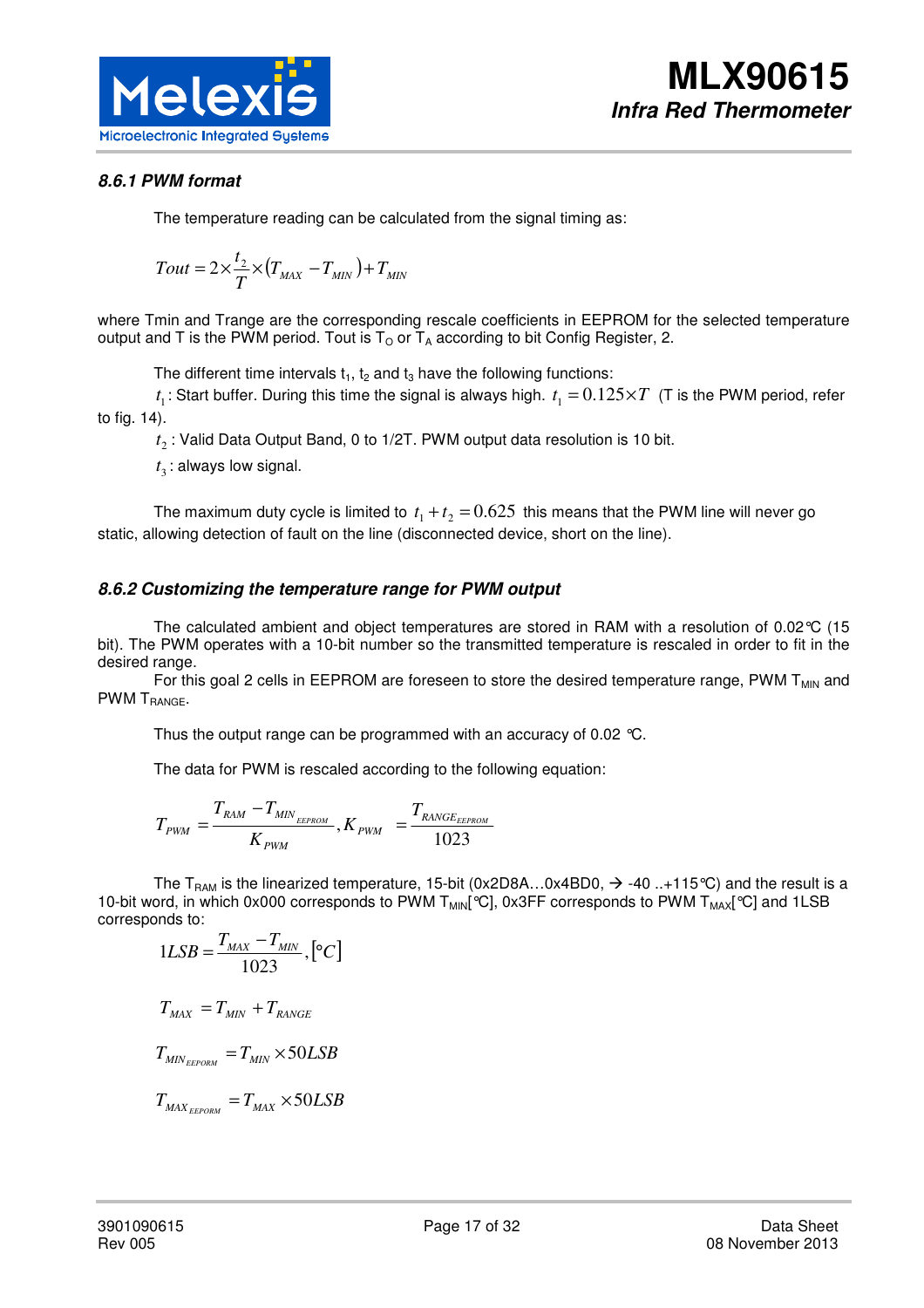### Example:



Figure 15: PWM example

$$
To_{MIN} = 0\text{°C} \rightarrow To_{MIN} (EEPROM, 0x00) = 50 \times (To_{MIN} + 273.15) = 13658d = 0x355A
$$

 $PWM_{\text{RANGE}}(To_{\text{MAX}} - To_{\text{MIN}}) = 50^{\circ}\text{C}$ 

 $PWM_{RANGE} (EEPROM, 0x01) = 50 \times PWM_{RANGE} \times (To_{MAX} - To_{MIN}) = 50 \times 50 = 2500d = 0x09C4$ 

Captured PWM period is T = 1004µs (or frequency is 996 Hz i.e. high frequency mode is selected) Captured high duration is  $t = 392$  us

Calculated duty cycle is:

$$
D = \frac{t}{T} = \frac{392}{1004} = 0.3904
$$
 or 39.04%

The temperature is calculated as follows:

$$
T_0 = 2 \times (0.3904 - 0.125) \times (50 - 0) + 0 = 2 \times 0.2654 \times 50 = 26.54 \,^{\circ}C
$$

Where 0.125 is START period (always high) which carry no temperature information and must be subtracted.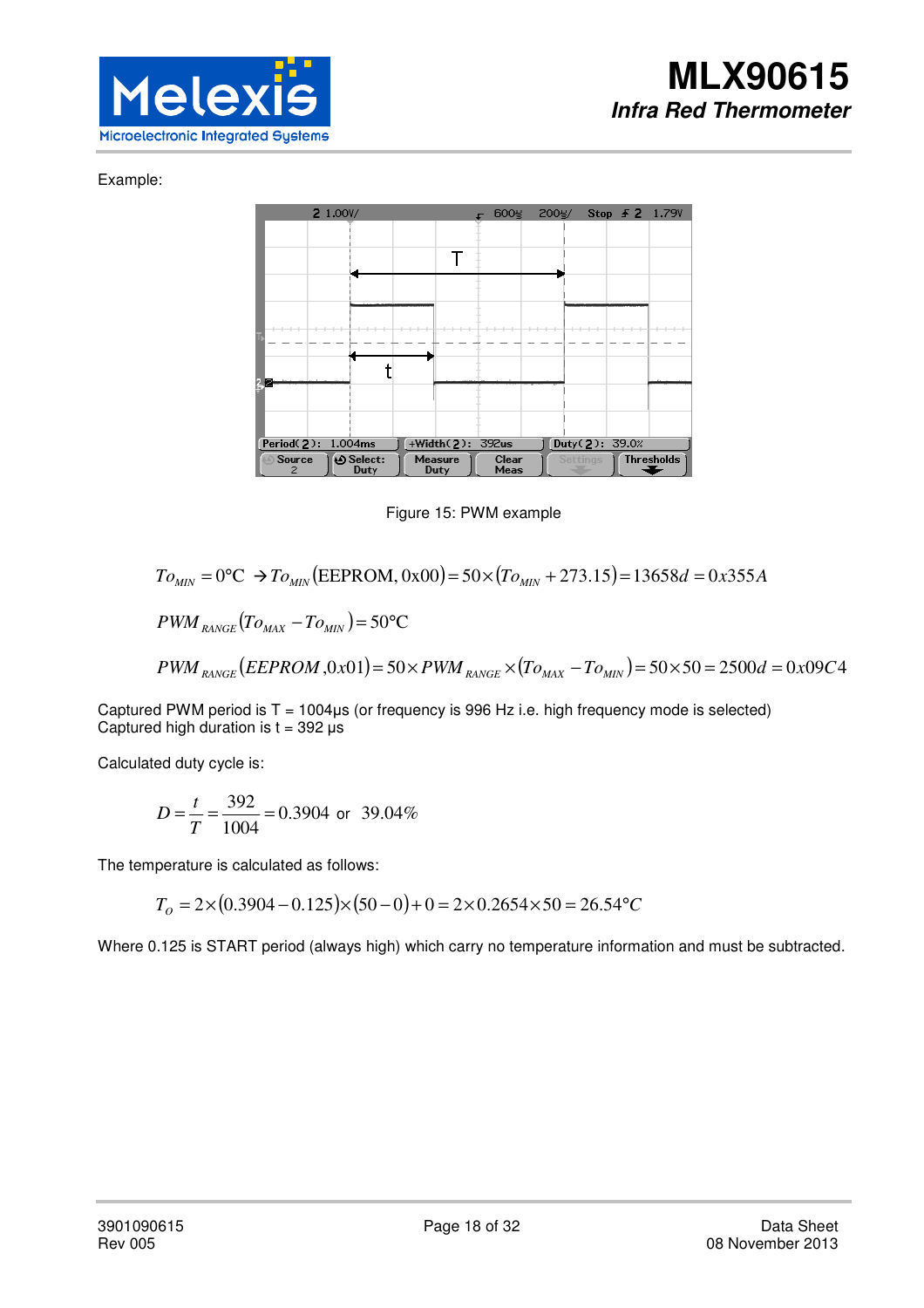

## **8.7 Principle of operation**

The IR sensor consists of series connected thermo-couples with cold junctions placed at thick chip substrate and hot junctions, placed over thin membrane. The IR radiation absorbed from the membrane heats (or cools) it. The thermopile output signal is

 $V_{ir}(T_A, T_O) = A \times (T_O - T_A)$ 

Where  $T_{\rm O}$  is the object absolute temperature (Kelvin),  $T_{\rm A}$  is the sensor die absolute (Kelvin) temperature, and A is the overall sensitivity.

An additional sensor is needed for the chip temperature. After measurement of the output of both sensors, the corresponding ambient and object temperatures can be calculated. These calculations are done by the internal DSP, which produces digital outputs, linearly proportional to measured temperatures.

## **8.7.1 Ambient temperature T<sup>A</sup>**

The Sensor die temperature is measured with a PTAT element. All the sensors conditioning and data processing is handled on-chip and the linearized sensor die temperature  $T_A$  is available in RAM (address 0x06).

The resolution of the calculated  $T_A$  is 0.02°C. The sensor is factory calibrated for the range -20 ... +85°C.

Example:

$$
RAM(0x06) = 0x3171
$$
 corresponding to -20.01°C

 $RAM(0x06) = 0x45F3$  corresponding to +84.99°C

Conversion RAM content to real  $T_A$  is easy done with following expression:

 $T_A [^{\circ}K] = 0.02 \times T_A$ 

### **8.7.2 Object temperature T**<sub>o</sub>

The result has a resolution of 0.02˚C and is available in RAM (address 0x07). To is derived from RAM as:

 $T_o[^{\circ}K] = 0.02 \times T_o$ 

Example:

 $RAM(0x07) = 0x2D89$  corresponding to -40.01°C

 $RAM(0x07) = 0x4BCF$  corresponding to +114.99°C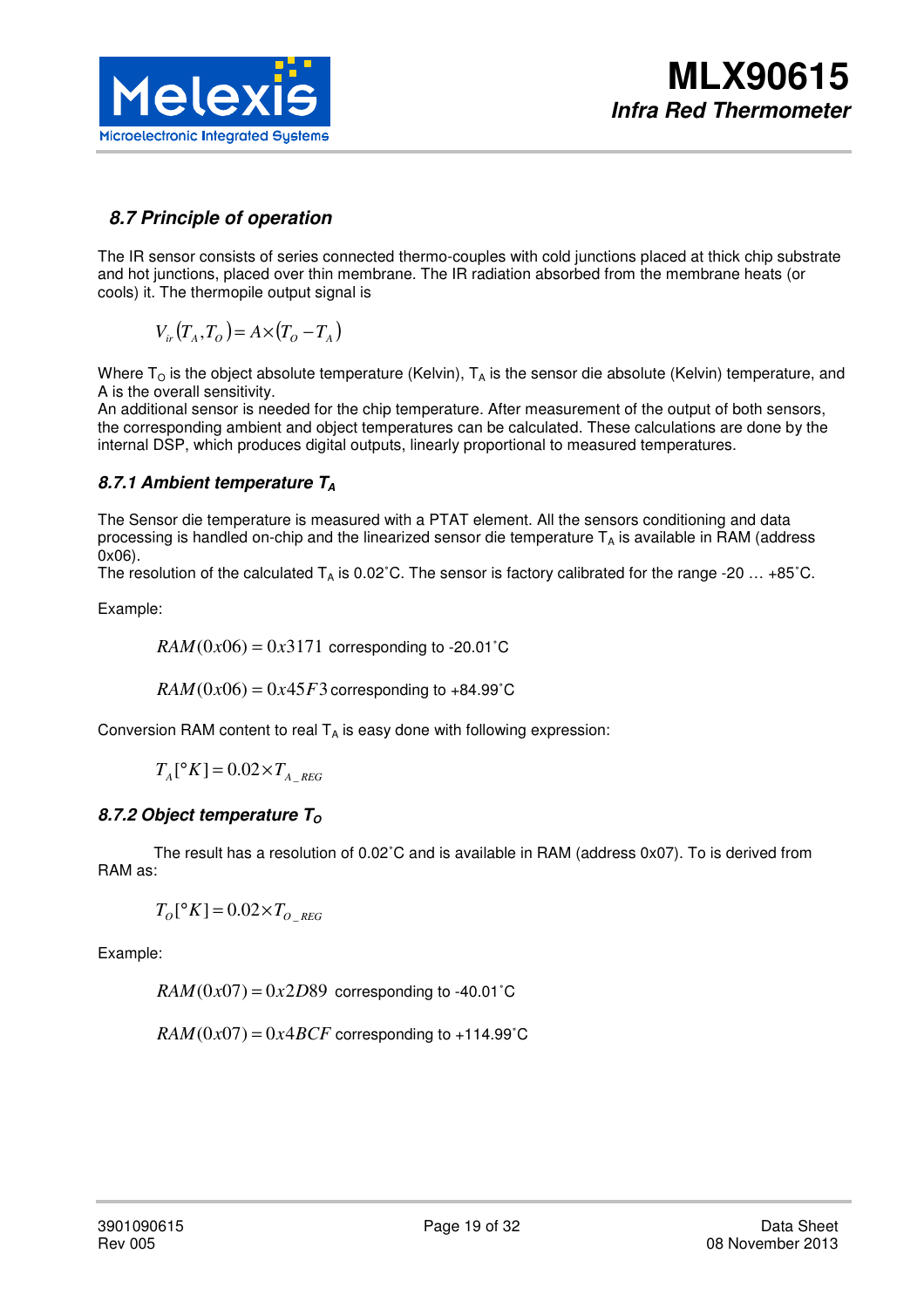

#### Unique Features

The MLX90615 is a ready to use low-cost non contact thermometer provided by Melexis with output data linearly dependent on the object temperature with high accuracy and extended resolution.

The user can program the internal object emissivity correction for objects with a low emissivity. The MLX90615 is housed in standard TO46 package.

The low power consumption and sleep mode make the thermometer ideally suited for handheld mobile applications.

The digital sensor interface can be either a PWM or an enhanced access SMBus compatible protocol. Systems with more than 100 devices can be built with only two signal lines.

# **9 Performance Graphs**



## **9.1 Temperature accuracy of the MLX90615**

Figure 16: Accuracy of MLX90615  $(T_A, T_O)$ 

All accuracy specifications apply under settled isothermal conditions only and nominal supply voltage.

The accuracy for the MLX90615SSG-DAX in the range  $T_A = 16^\circ \text{C}$  ...40  $^\circ \text{C}$  and  $T_0 = 32^\circ \text{C}$  ...42  $^\circ \text{C}$  is shown **in diagram below. The accuracy for the rest ranges is same as in previous diagram.**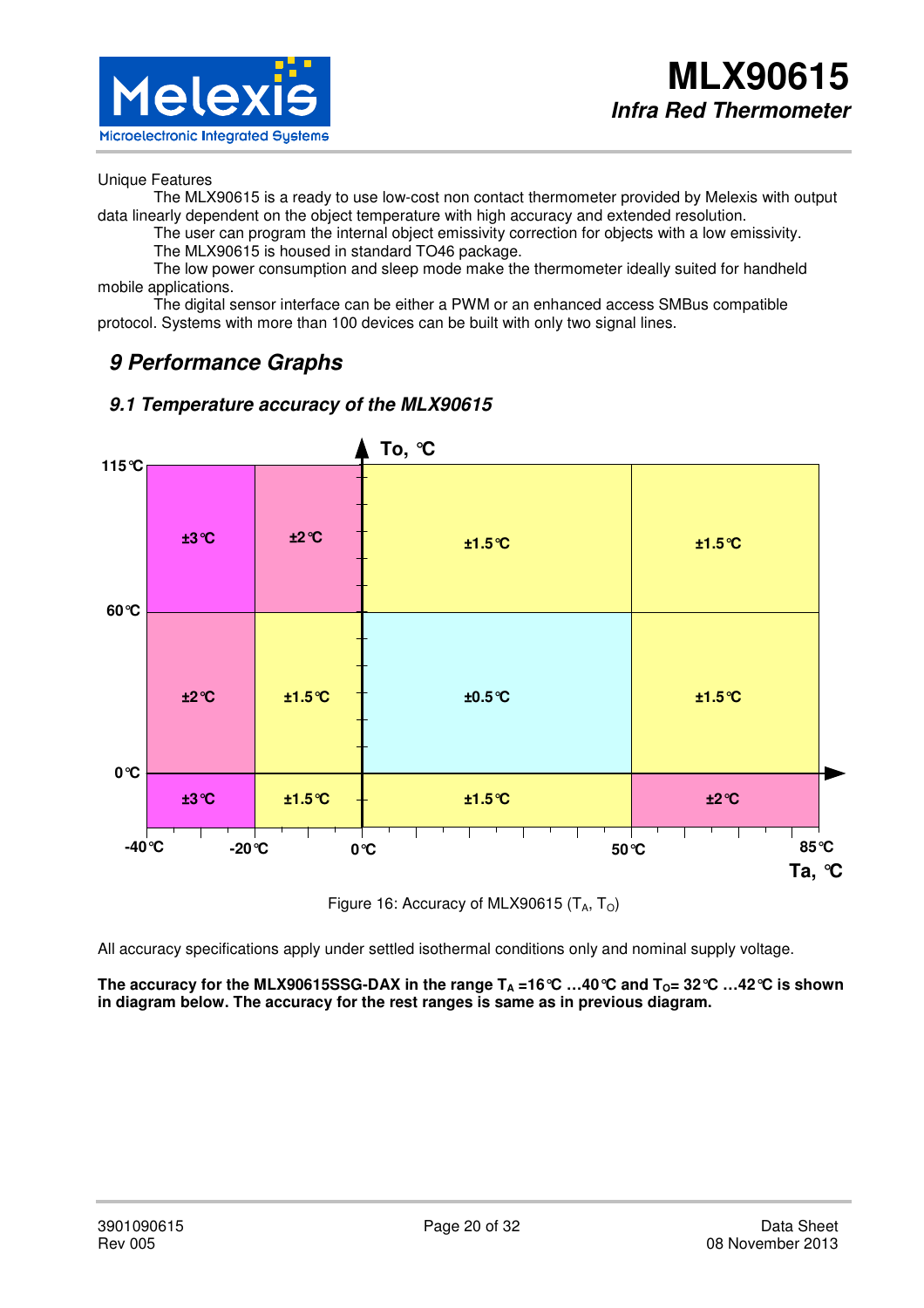



Figure 17: Accuracy of MLX90615SSG-DAx  $(T_A, T_O)$ 

Versions MLX90615SSG-DAx comply with ASTM standard section 5.3 (Designation: E1965 – 98 (2009) - Standard Specification for Infrared Thermometers for Intermittent Determination of Patient Temperature).

# **9.2 Field Of View (FOV)**

Field of view is determined at 50% thermopile signal and with respect to the sensor main axis.

| <b>Parameter</b> | MLX90615SSG-XAA   | <b>MLX90615SSG-XAG</b> |
|------------------|-------------------|------------------------|
| Peak direction   | $+0^{\circ}$      | $\pm 0^{\circ}$        |
| FOV width        | $100^{\circ}$ ±5° | $80^{\circ}$ +5°       |



Table 10 FOV options for the MLX90615

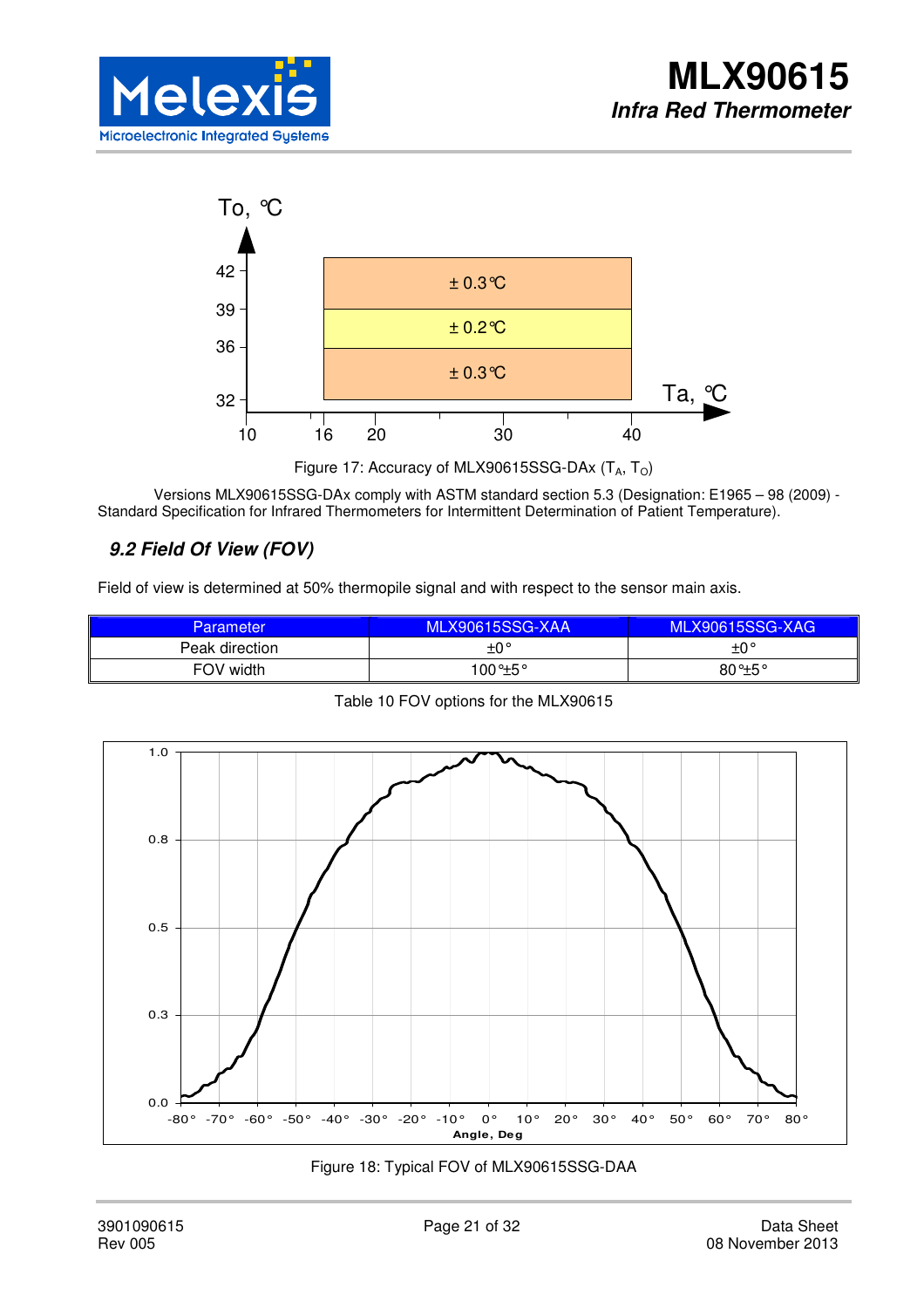



Figure 19: Typical FOV of MLX90615SSG-DAG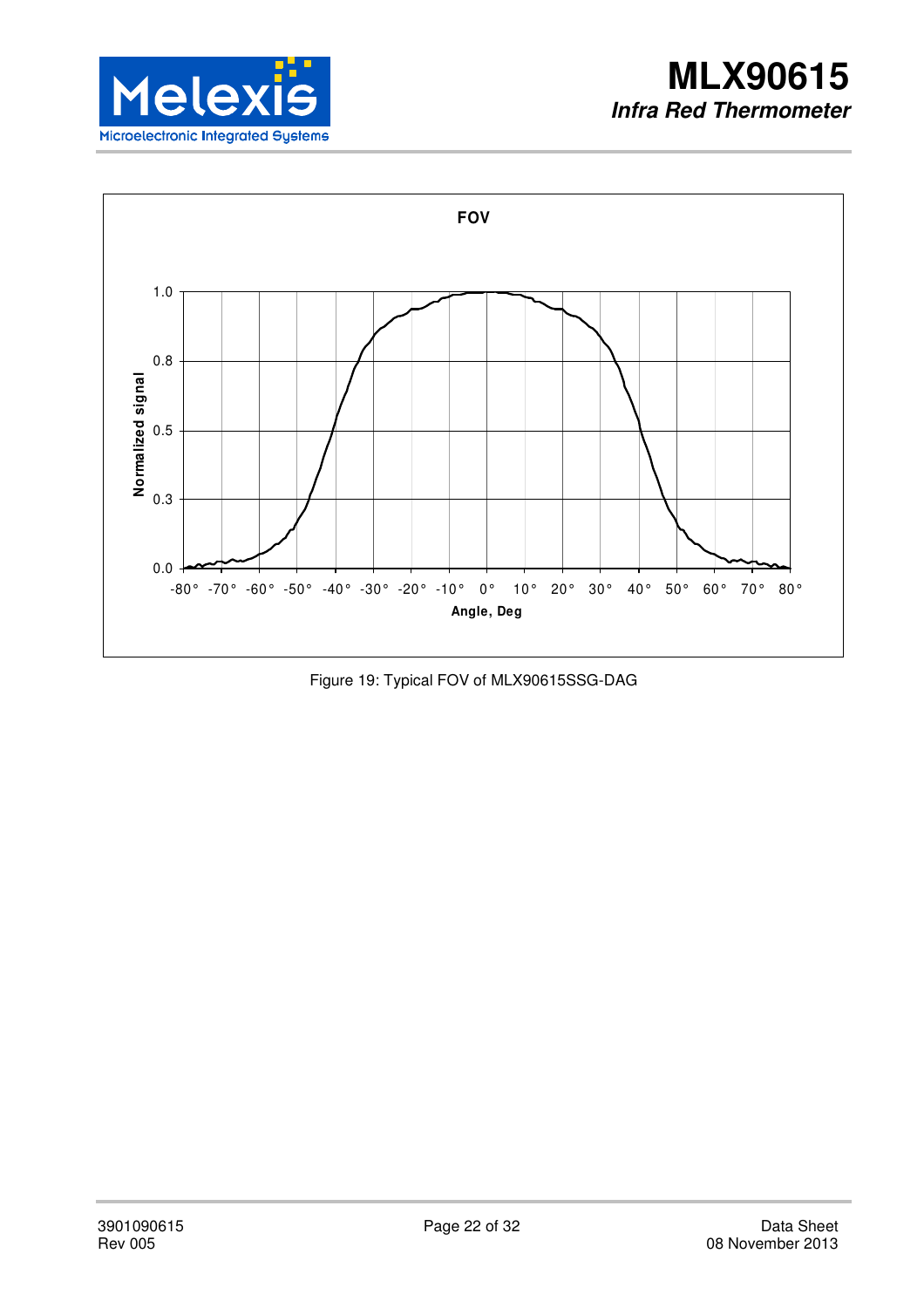

# **10 Applications Information**

# **10.1 Use of the MLX90615 thermometer in SMBus configuration**



Figure 20: Connection of MLX90615 to SMBus.

MLX90615 has diode clamps SDA/SCL to Vdd so it is necessary to provide MLX90615 with power in order not to load the SMBus lines.

## **10.2 Use of multiple MLX90615s in SMBus configuration**



Figure 21: Use of multiple MLX90615 devices in SMBus network

The MLX90615 supports a 7-bit slave address in EEPROM, thus allowing up to 127 devices to be read via two common wires. Current source pull-ups may be preferred with higher capacitive loading on the bus (C3 and C4 represent the lines' parasitic), while simple resistive pull-ups provide the obvious low cost advantage.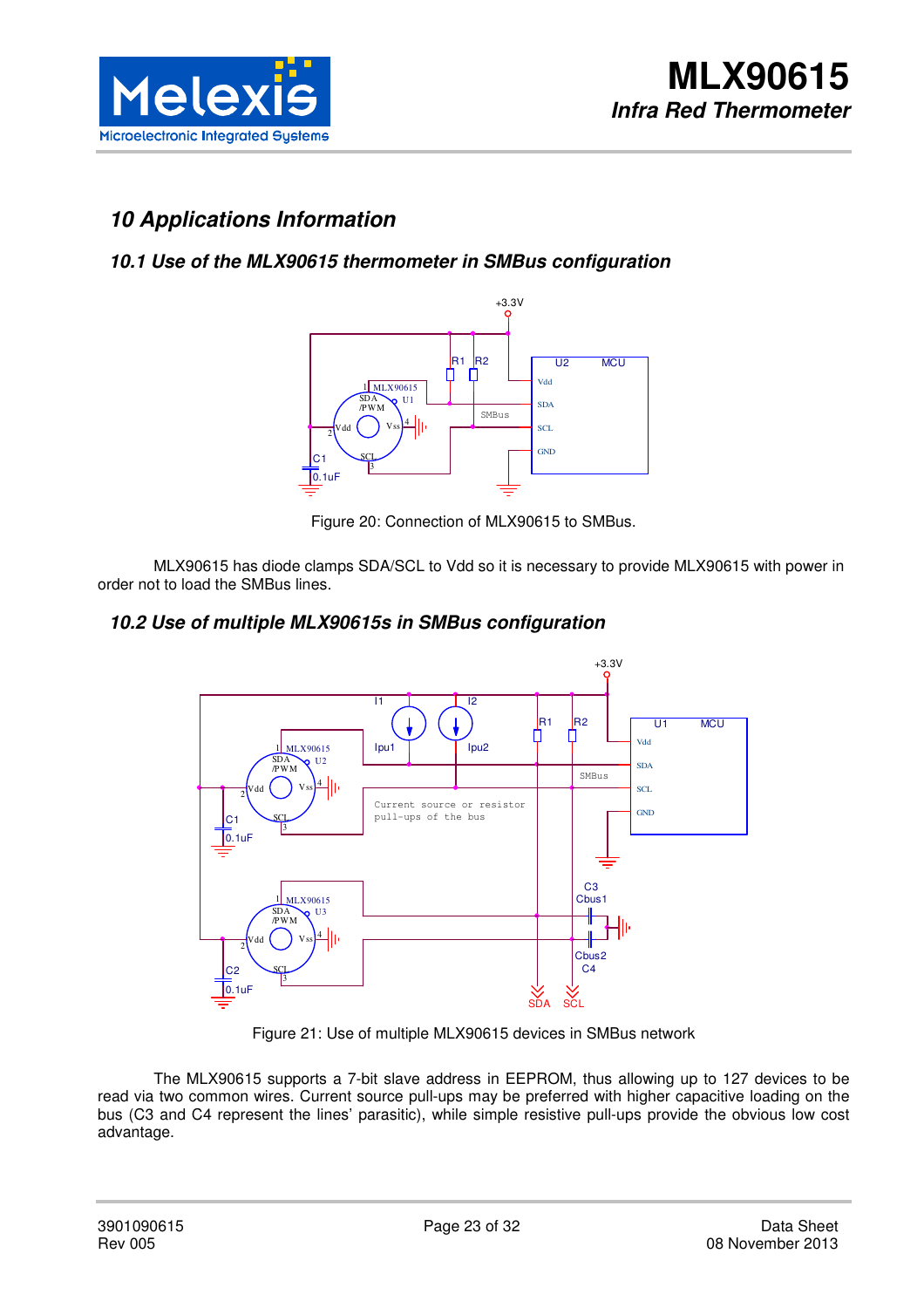

## **10.3 PWM output**

With PWM output configuration MLX90615 can be read via single wire. Output is open drain NMOS (with a weak pull-up, 300kΩ typ). Therefore external pull-up is required for high level state on the line with longer wires. Simple level shifting is possible with a single resistor. ESD protective clamp on the SDA pin consists of 4 diodes to Vdd, thus allowing high level to go up to 5V disregarding the MLX90615 supply voltage value.



Figure 22: Using MLX90615 PWM output

In EEPROM two PWM periods can be programmed – 102.4 or 1 ms (typ). With remote installation (wires)

PWM is recommended as more robust to EMI than the SMBus and the high PWM period would be also preferred. As a factory default, once PWM is enabled, output will cover 0…50°C object temperature range (as 12.5 … 62.5% duty cycle) at 1 kHz frequency.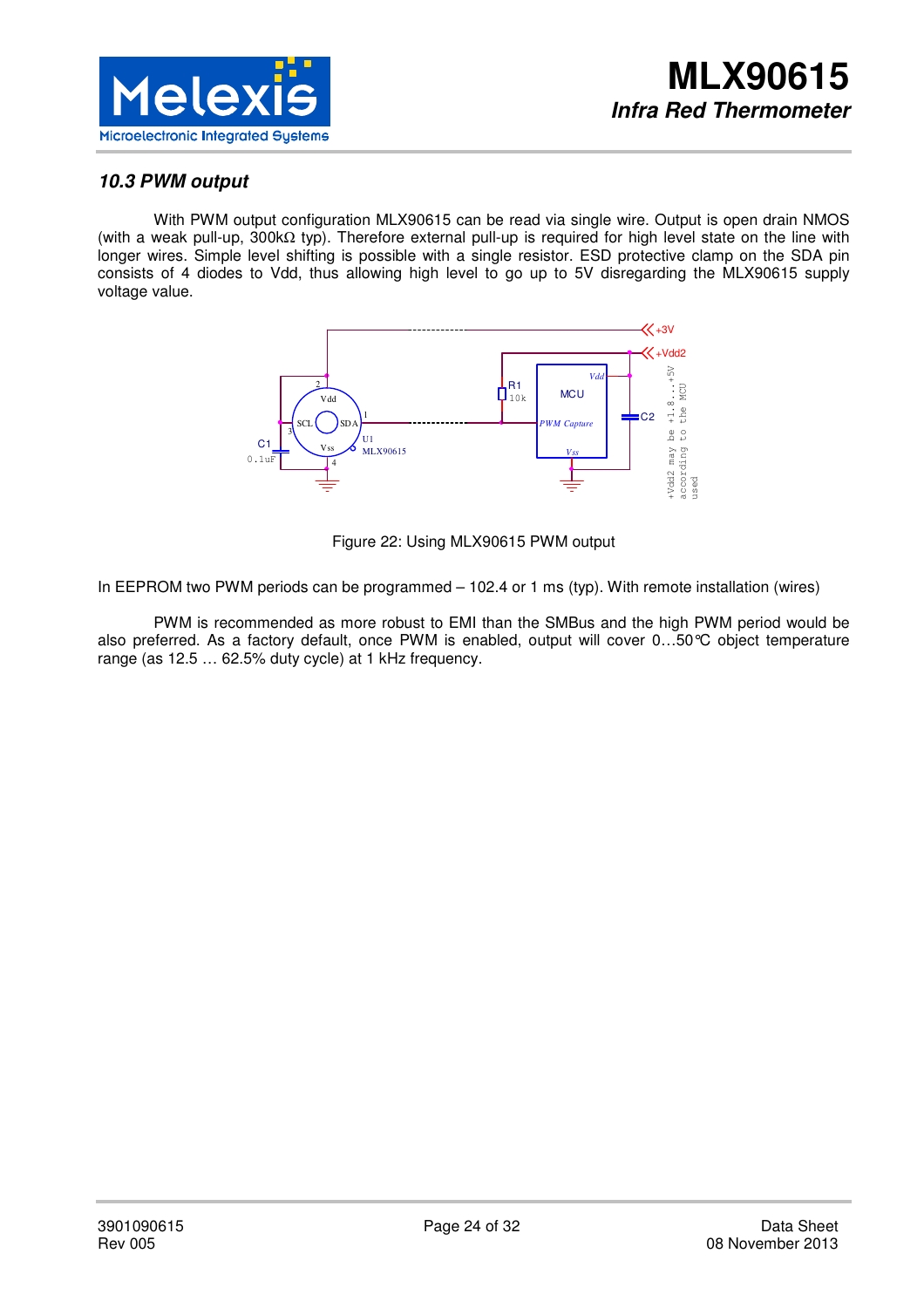

# **11 Application Comments**

Significant **contamination** at the optical input side (sensor filter) might cause unknown additional filtering/distortion of the optical signal and therefore result in unspecified errors.

IR sensors are inherently susceptible to errors caused by **thermal gradients**. There are physical reasons for that phenomenon and, in spite of the careful design of the MLX90615, it is recommended not to subject the MLX90615 to heat transfer and especially transient conditions.

Upon **power-up** the MLX90615 passes embedded checking and calibration routines. During these routines the output is not defined and it is recommended to wait for the specified POR time before reading the module. Very slow power-up may cause the embedded POR circuitry trigger on inappropriate levels, resulting in unspecified operation and is not recommended.

The MLX90615 is designed and calibrated to operate as a non contact thermometer in **settled conditions**. Using the module in very different way will result in unknown results.

**Capacitive loading on a SMBus** can degrade the communication. Some improvement is possible with use of current sources compared to resistors in pull-up circuitry. Further improvement is possible with specialized commercially available bus accelerators. With the MLX90615 additional improvement is possible with increasing the pull-up current (decreasing the pull-up resistor values). Input levels for SMBus compatible mode have higher overall tolerance than the SMBus specification, but the output low level is rather low even with the high-power SMBus specification for pull-up currents. Another option might be to go for a slower communication (clock speed), as the MLX90615 implements Schmidt triggers on it's inputs in SMBus compatible mode and is therefore not really sensitive to rise time of the bus (it is more likely the rise time to be an issue than the fall time, as far as the SMBus systems are open drain with pull-up).

For **ESD protection** there are clamp diodes between the Vss and Vdd and each of the other pins. This means that the MLX90615 might draw current from a bus in case the SCL and/or SDA is connected and the Vdd is lower than the bus pull-ups' voltage.

It is possible to use the MLX90615 in applications, powered directly from the AC line (trasformerless). In such cases it is very important not to forget that **the metal package of the sensor is not isolated** and therefore may occur to be connected to that line, too. Melexis can not be responsible for any application like this and highly recommends not using the MLX90615 in that way.

**Power supply decoupling** capacitor is needed as with most integrated circuits. MLX90615 is a mixed-signal device with sensors, small signal analog part, digital part and I/O circuitry. In order to keep the noise low power supply switching noise needs to be decoupled. High noise from external circuitry can also affect noise performance of the device. In many applications a 100nF SMD ceramic capacitor close to the Vdd and Vss pins would be a good choice. It should be noted that not only the trace to the Vdd pin needs to be short, but also the one to the Vss pin. Using MLX90615 with short pins improves the effect of the power supply decoupling.

Severe noise can also be coupled within the package from the SCL (in worst cases also from the SDA) pin. This issue can be solved by using PWM output. Also the PWM output can pass additional filtering (at lower PWM frequency settings). With a simple LPF RC network added also increase of the ESD rating is possible.

Check www.melexis.com for most current application notes about MLX90615.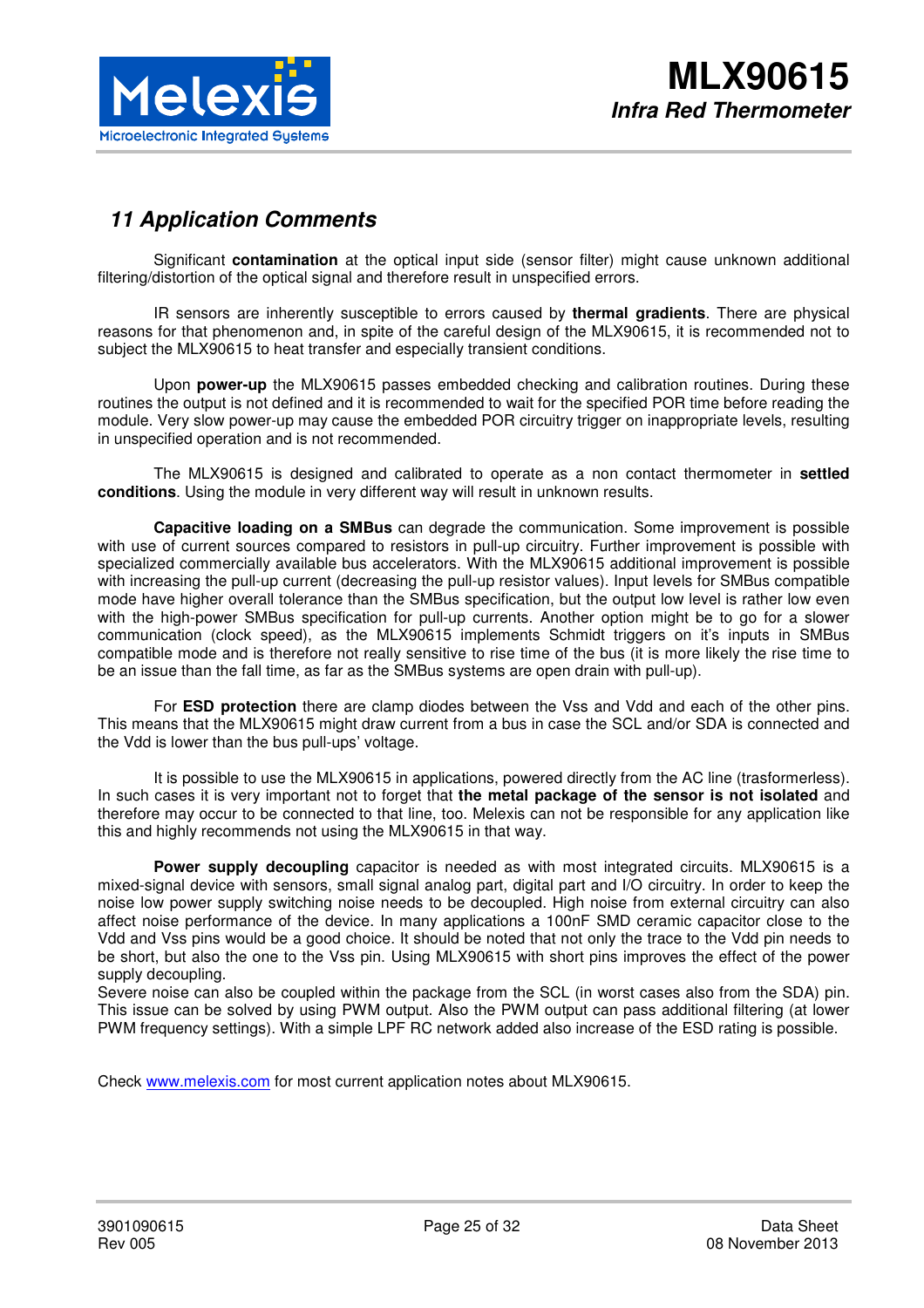

# **12 Standard information regarding manufacturability of Melexis products with different soldering processes**

Our products are classified and qualified regarding soldering technology, solderability and moisture sensitivity level according to following test methods:

### **Reflow Soldering SMD's (Surface Mount Devices)**

- IPC/JEDEC J-STD-020 Moisture/Reflow Sensitivity Classification for No hermetic Solid State Surface Mount Devices (classification reflow profiles according to table 5-2)
- EIA/JEDEC JESD22-A113 Preconditioning of Nonhermetic Surface Mount Devices Prior to Reliability Testing (reflow profiles according to table 2)

### **Wave Soldering SMD's (Surface Mount Devices) and THD's (Through Hole Devices)**

- EN60749-20 Resistance of plastic- encapsulated SMD's to combined effect of moisture and soldering heat
- EIA/JEDEC JESD22-B106 and EN60749-15 Resistance to soldering temperature for through-hole mounted devices

The application of Wave Soldering for SMD's is allowed only after consulting Melexis regarding assurance of adhesive strength between device and board!

#### **Iron Soldering THD's (Through Hole Devices)**

• EN60749-15 Resistance to soldering temperature for through-hole mounted devices

### **Solderability SMD's (Surface Mount Devices) and THD's (Through Hole Devices)**

• EIA/JEDEC JESD22-B102 and EN60749-21 **Solderability** 

For all soldering technologies deviating from above mentioned standard conditions (regarding peak temperature, temperature gradient, temperature profile etc) additional classification and qualification tests have to be agreed upon with Melexis.

# **General precautions for soldering, handling or cleaning:**

- Thermal Stresses above the absolute maximum ratings during application or storage may cause damages to the device.

- Do not expose the sensor to aggressive detergents such as Freon, Trichloroethylene, etc.
- Windows may be cleaned with alcohol and cotton swab at ambient temperatures.

- Rework by manual soldering can be done with soldering iron temperature maximum 350°C for maximum 5 sec.

- Avoid heat exposure to the top and the window of the package.

- Do not apply pressure (force) on the window or top of the package, especially when  $T_A$  temperature is above 85°C.

- Temperatures above absolute maximum rating and/or mechanical pressure on the window or top of the package may cause loss of hermeticity and as a result penetration of a humid air inside the package, bond pad and wire corrosion, leading to degradation or loss of function.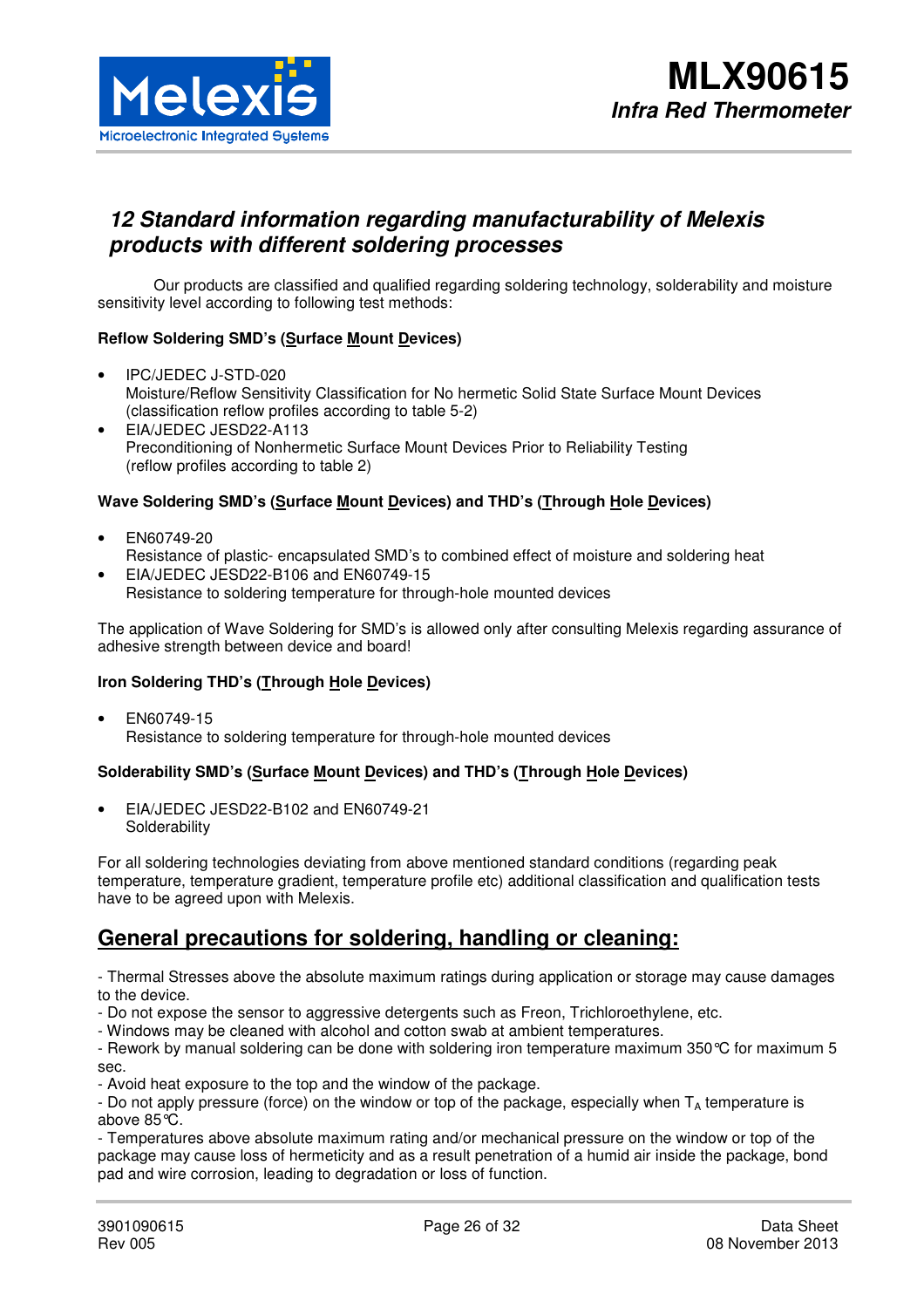- When considering reflow soldering, measure the temperature profile of the top of the can and keep the peak temperature as low as possible.

- Please contact Melexis in case you intend to use a reflow soldering process for through hole devices to verify your soldering process design.

Melexis is contributing to global environmental conservation by promoting **lead free** solutions. For more information on qualifications of **RoHS** compliant products (RoHS = European directive on the Restriction Of the use of certain Hazardous Substances) please visit the quality page on our website: http://www.melexis.com/quality.asp

#### **The MLX90615 is RoHS compliant**

# **13 ESD Precautions**

Electronic semiconductor products are sensitive to Electro Static Discharge (ESD). Always observe Electro Static Discharge control procedures whenever handling semiconductor

products.

# **14 FAQ**

**When I measure aluminium and plastic parts settled at the same conditions I get significant errors on aluminium. Why?** 

Different materials have different **emissivity**. A typical value for aluminium (roughly polished) is 0.18 and for plastics values of 0.84…0.95 are typical. IR thermometers use the radiation flux between the sensitive element in the sensor and the object of interest, given by the equation

$$
q = \varepsilon_1 \times \alpha_1 \times (T_1^4) \times \sigma \times A_1 \times F_{a-b} - \varepsilon_2 \times (T_2^4) \times \sigma \times A_2,
$$

**Where** 

**ε1** and **ε2** are the emissivity of the two objects,

**α1** is the absorptivity of the sensor (in this case),

**σ** is the Stefan-Boltzmann constant,

**A1** and **A2** are the surface areas involved in the radiation heat transfer,

**Fa-b** is the shape factor,

**T1** and **T2** are known temperature of the sensor die (measured with specially integrated and calibrated element) and the object temperature that we need.

Note that these are all in Kelvin, heat exchange knows only physics.

When a body with low emissivity (such as aluminium) is involved in this heat transfer, the portion of the radiation incident to the sensor element that really comes from the object of interest decreases – and the reflected environmental IR emissions take place. (This is all for bodies with zero transparency in the IR band.)

The IR thermometer is calibrated to stay within specified accuracy – but it has no way to separate the incoming IR radiation into real object and reflected environmental part. Therefore, measuring objects with low emissivity is a very sophisticated issue and infra-red measurements of such materials is a specialised field.

What can be done to solve that problem? Look at paintings – for example, oil paints are likely to have emissivity of 0.85…0.95 – but keep in mind that the stability of the paint emissivity has inevitable impact on measurements.

It is also a good point to keep in mind that not everything that looks black is "black" also for IR. For example, even heavily oxidized aluminium has still emissivity as low as 0.30.

How high is enough? Not an easy question – but, in all cases the closer you need to get to the real object temperature the higher the needed emissivity will be, of course.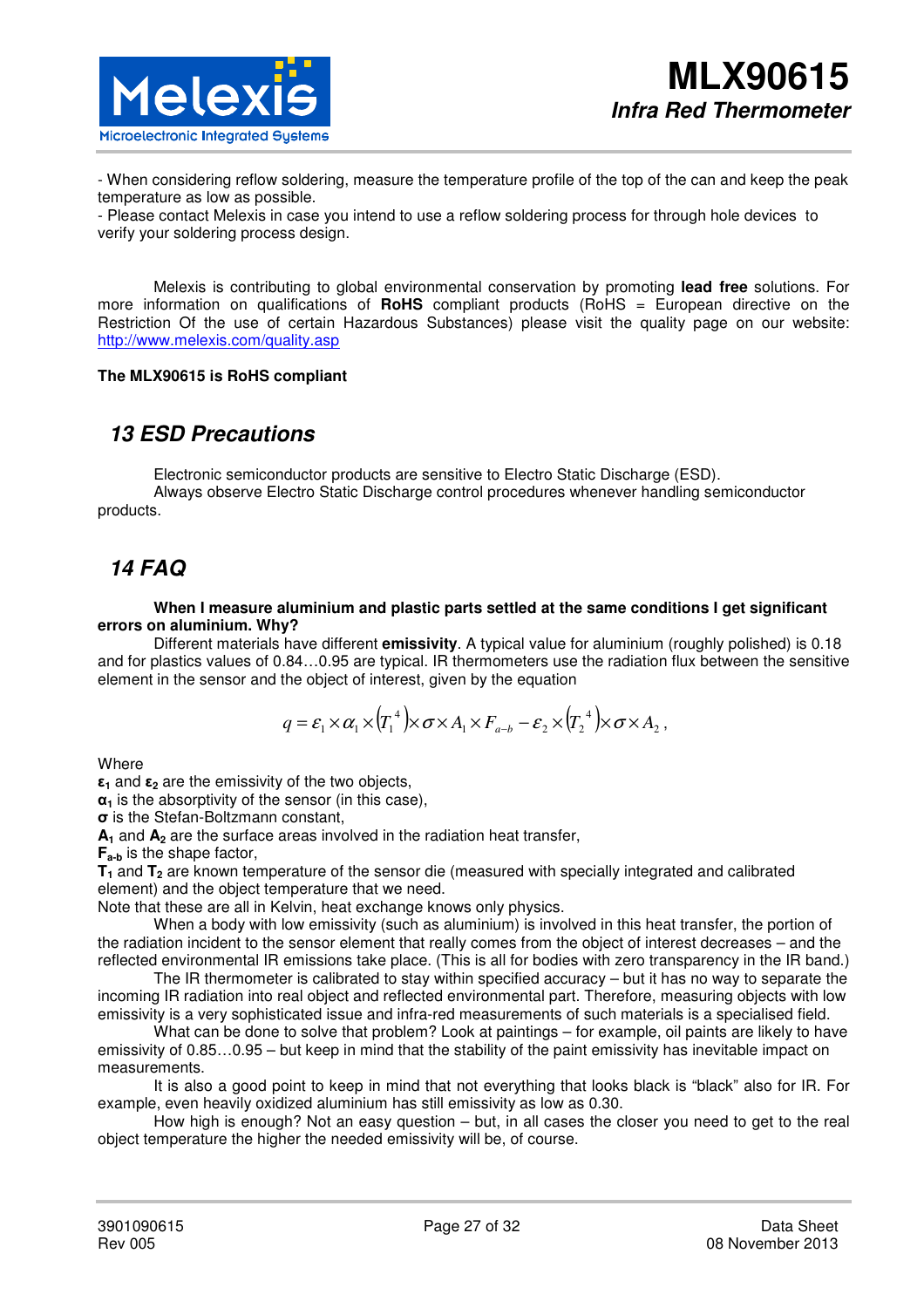

With the real life emissivity values the environmental IR comes into play via the reflectivity of the object (the sum of Emissivity, Reflectivity and Absorptivity gives 1.00 for any material). The larger the difference between environmental and object temperature is at given reflectivity (*with an opaque for IR material reflectivity equals 1.00 minus emissivity*) the bigger errors it produces.

#### **After I put the MLX90615 in the dashboard I start getting errors larger than specified in spite that the module was working properly before that. Why?**

Any object present in the FOV of the module provides IR signal. It is actually possible to introduce error in the measurements if the module is attached to the dashboard with an opening that enters the FOV. In that case portion of the dashboard opening will introduce IR signal in conjunction with constraining the effective FOV and thus compromising specified accuracy. Relevant opening that takes in account the FOV is a must for accurate measurements. Note that the basic FOV specification takes 50% of IR signal as threshold (in order to define the area, where the measurements are relevant), while the entire FOV at lower level is capable of introducing lateral IR signal under many conditions.

#### **When a hot (cold) air stream hits my MLX90615 some error adds to the measured temperature I read. What is it?**

IR sensors are inherently sensitive to difference in temperatures between the sensitive element and everything incident to that element. As a matter of fact, this element is not the sensor package, but the sensor die inside. Therefore, a thermal gradient over the sensor package will inevitably result in additional IR flux between the sensor package and the sensor die. This is real optical signal that can not be segregated from the target IR signal and will add errors to the measured temperature.

Thermal gradients with impact of that kind are likely to appear during transient conditions. The sensor used is developed with care about sensitivity to this kind of lateral phenomena, but their nature demands some care when choosing place to use the MLX90615 in order to make them negligible.

#### **I measure human body temperature and I often get measurements that significantly differ from the +37°C I expect.**

IR measurements are true surface temperature measurements. In many applications this means that the actual temperature measured by an IR thermometer will be temperature of the clothing and not the skin temperature. Emissivity (explained first in this section) is another issue with clothes that has to be considered. There is also the simple chance that the measured temperature is adequate – for example, in a cold winter human hand can appear at temperatures not too close to the well known +37 °C.

#### **I consider using MLX90615 to measure temperature within car compartment, but I am embarrassed about the Sun light that may hit the module. Is it a significant issue?**

Special care is taken to cut off the visible light spectra as well as the NIR (near IR) before it reaches the sensitive sensor die. Even more, the glass (in most cases) is not transparent to the IR radiation used by the MLX90615. Glass has temperature and really high emissivity in most cases – it is "black" for IR of interest. Overall, Sun behind a window is most likely to introduce relatively small errors. Why it is not completely eliminated after all? Even visible light partially absorbed in the filter of the sensor has some heating potential – and there is no way that the sensor die will be "blind" for that heating right in front of it.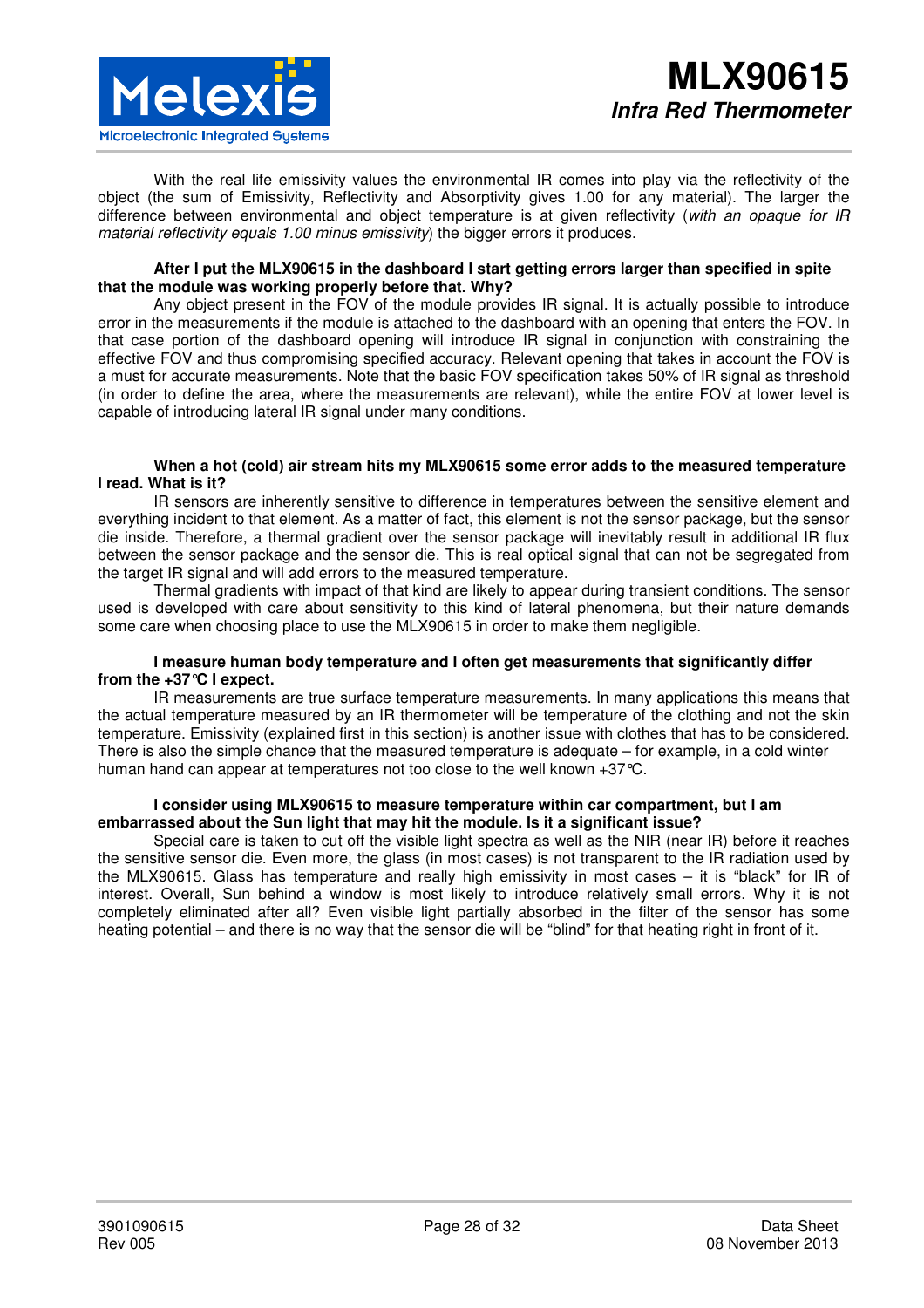

# **15 Package Information**







Figure 24: MLX90615SSG-DAG package drawing

# **16 Part marking**

No part marking is foreseen for this product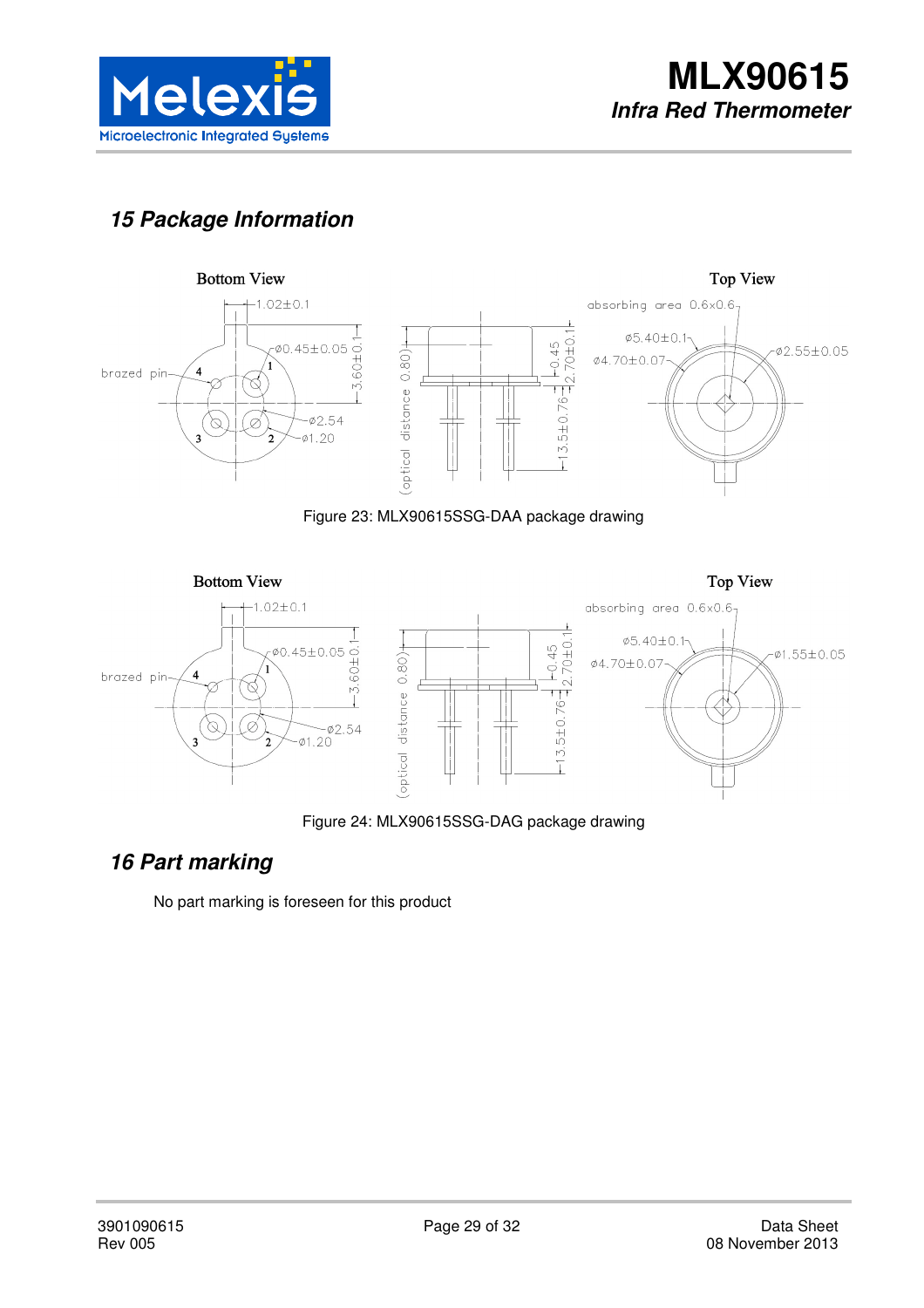

# 17 Table of figures

| Figure 8: SMBus read word format (SA=0x5B, read RAM=0x07, result = 0x3C5B)14 |  |
|------------------------------------------------------------------------------|--|
| Figure 9: SMBus write word format (SA=0x5B, Write=0x3999 to EEPROM= 0x03) 14 |  |
|                                                                              |  |
|                                                                              |  |
|                                                                              |  |
|                                                                              |  |
|                                                                              |  |
|                                                                              |  |
|                                                                              |  |
|                                                                              |  |
|                                                                              |  |
|                                                                              |  |
|                                                                              |  |
|                                                                              |  |
|                                                                              |  |
|                                                                              |  |
|                                                                              |  |